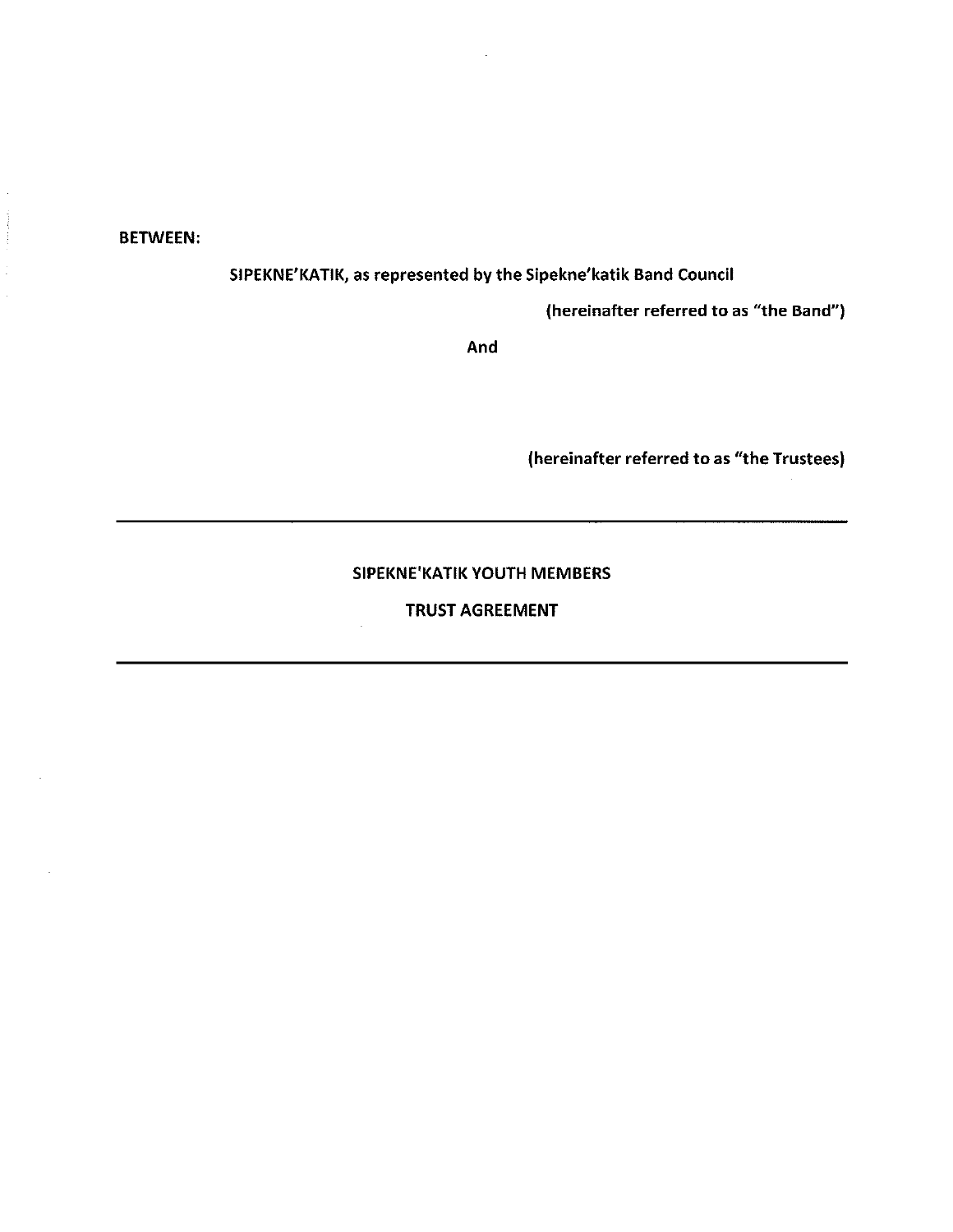#### INDEX

Article I Recitals

 $\frac{1}{3}$ 

- Article II Definitions
- Article III General Interpretation
- Article IV Purpose and Continuation of the Trust Fund
- Article V Trustees
- Article VI Duties and Powers of the Board of Trustees
- Article VII Contributions
- Article VIII Books and Records
- Article IX Execution of Instruments
- Article X Deposit, Withdrawal and Co-Mingling of Funds
- Article Xl Operation of Trust As It Relates To The Assets
- Article XII Bonding and Insurance
- Article XIII Meetings of the Trustees
- Article XIV Reciprocal Agreements
- Article XV Amendments
- Article XVI Non-Reversion Clause
- Article XVII Termination
- Article XVIII General Provisions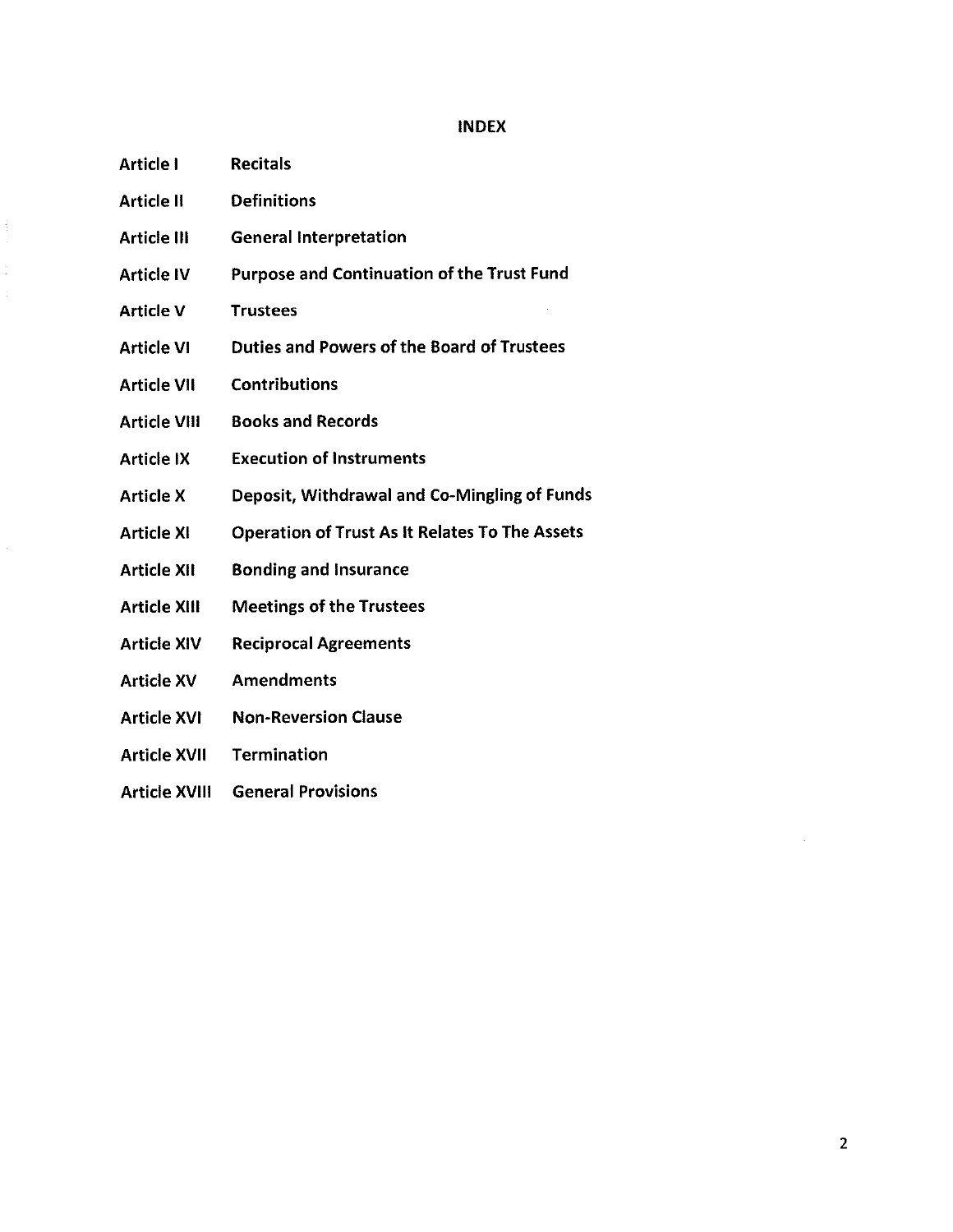THIS AGREEMENT dated the 3rd day of January, 2020.

BETWEEN:

THE SIPEKNE'KATIK BAND COUNCIL, as represented by the Sipekne'katik Band Council

(hereinafter referred to as "the Band")

And

(hereinafter referred to as "the Trustees)

# SIPEKNE'KATIK YOUTH MEMBERS TRUST AGREEMENT

WHEREAS the Band is desirous of contributing toward the long term financial protection of the youth of the Band;

AND WHEREAS the Band is desirous of insuring that the youth and other Members of the Band have adequate protection in place to ensure the monies paid on their behalf, from any and all sources, through the Band is protected and adequately invested;

AND WHEREAS the Band believes that it is in the best interest of the youth of the Band and other Members of the Band to establish a separate and distinct Trust to hold the monies of the youth of the Band and other Members until such time as they meet the age of majority, or some later date as determined by the Trustees as is appropriate in the circumstances;

AND WHEREAS the Band desires to hold the monies of the youth and other Members of the Band in a manner separate and distinct from the finances of the Band;

AND WHEREAS the Trustees of the Band wil! be the sole managers of the Trust in their absolute discretion, and the Band, its Council and Members will have no authority over the Trust, its operation and management, except as explicitly established herein;

AND WHEREAS the Trustees shall administer the Trust and its assets in strict compliance with this Trust Agreement in order to assure that the purpose of this Trust is met;

NOW THEREFORE IN CONSIDERATION of the premises and covenants contained herein, the Parties agree as follows: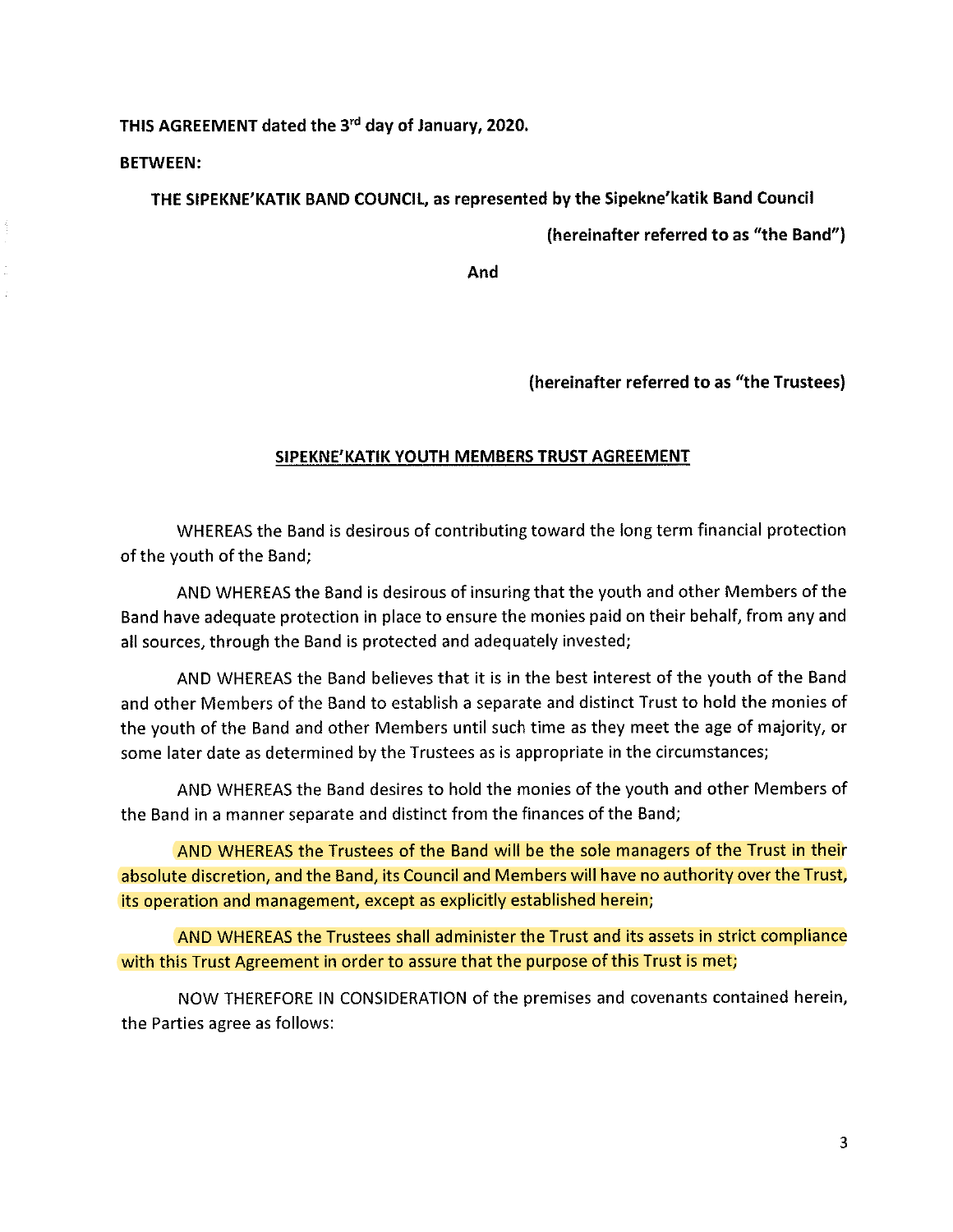## **ARTICLE I - RECITALS**

1. The Parties acknowledge and agree that the recitals contained herein are true in substance and in fact.

# ARTICLE II - DEFINITIONS

2. The definitions as stated in this Article shall apply to this Agreement, to any by-laws and regulations adopted hereunder, and to any agreements made with any investment manager, financial institution or other organization providing services to the Trust Fund.

- 2.01 "Acceptance of Trusteeship" means the agreement signed by each Trustee upon acceptance of trusteeship in the form attached hereto and marked as Schedule "A";
- 2.02 *"Actuary"* means a Fellow of the Canadian Institute of Actuaries, or a firm employing such person, appointed pursuant to the provisions of Article VI herein;
- 2.03 "Agreement and Declaration of Trust", "Trust Agreement" or "Agreement" means this indenture and any amendments hereto made from time to time in accordance with the terms set out herein;
- 2.04 "Auditor" means a Chartered Professional Accountant licensed to practice chartered accountancy in the Province of Nova Scotia or a firm of Chartered Professional Accountants appointed by the Board of Trustees in accordance with Article VI herein;
- 2.05 "Board of Trustees", "Trustees" or "Board" means the Board of Trustees of the Trust Fund and, collectively, the individual members appointed pursuant to Article V herein;
- 2.06 "Contributions" means payments received in the Trust from any and all sources, which payments were intended to be made to the Members of the Trust;
- 2.07 "Fund", "Trust Fund", means all of the Contributions, monies and assets held by the Board of Trustees under this Agreement for the purposes as set out herein;
- 2.08 *"Investment Manager"* means an investment manager who is appointed pursuant to the provisions of Article VI who is authorized to make investments on behalf of the Joint Training Trust Fund under the terms and conditions as determined by the Trustees in accordance with the investment guidelines as established by the Trustees;
- 2.09 *"Member"* means a member of the Sipekne' katik First Nation as defined in the *Indian Act*, RSC 1985, c 1-5;
- 2.10 **"Trustees"** means the Trustees appointed by the Band in accordance with Article V herein;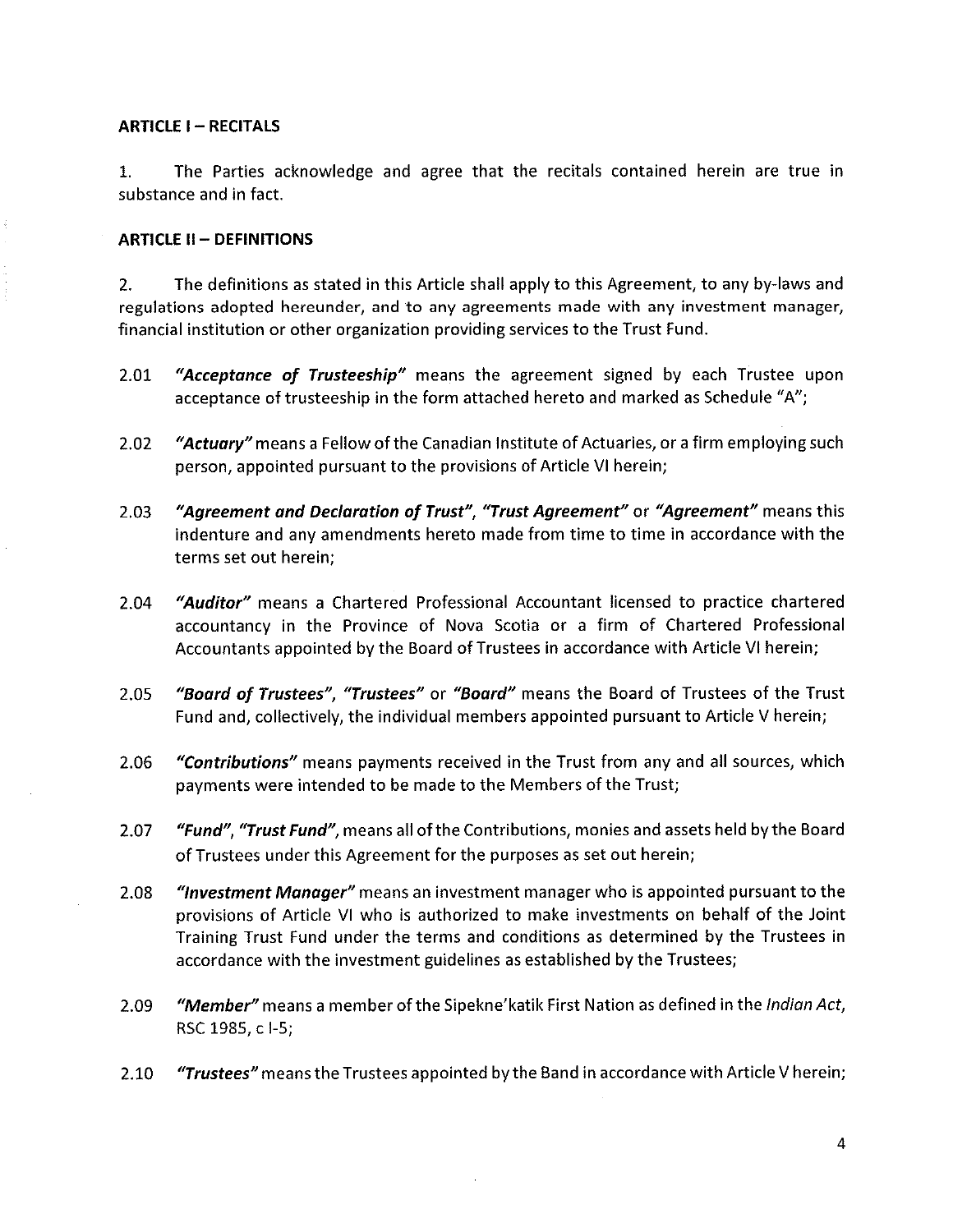2.11 "Youth/Member" means any Member of the Band who, at the time of the commencement of this Trust is entered into, and at any time in the future, during the operation of the Trust who is under the age of majority and other Members of the Band for whom the Band holds money and for whom the Band places that money into the Trust Fund and also includes other Members of the Band for whom the Trust is holding money;

# ARTICLE III - GENERAL INTERPRETATION

- 3.01 Wherever power is given to any person, officer or other agent to do an act or thing, all such power shall be understood to be also given as is necessary to enable such person, officer, or functionary to enforce the doing of such an act or thing.
- 3.02 The power to make rules, regulations and by-laws shall be construed as including the power to enforce, rescind, revoke, amend or vary the rules, regulations and by-laws.
- 3.03 Words authorizing the appointment of any officer or agent include the power to remove or suspend said person and reappointing another in their stead at the discretion of person appointing the officer or agent.
- 3.04 Unless otherwise provided, where an act or thing is required to be done by more than two persons, a majority of them may do it.
- 3.05 Whenever forms are prescribed, slight deviations therefrom not affecting the substance in any way do not invalidate them.
- 3.06 Unless otherwise expressly stated or the context otherwise requires, references in this Agreement: to the plural, includes the singular and vice versa; to one gender, includes the others.
- 3.07 The headings used herein are for ease of reference only and shall not be deemed to form part of this Trust Agreement.
- 3.08 Each of the Parties shall, from time to time and at any time hereafter upon each reasonable written request to do so, make, do, execute and deliver, or cause to be made, done, executed and delivered, all such further acts, deeds, assurances, things and written instruments as may be necessary for more effectively implementing and carrying out the intent of this Agreement.

# ARTICLE IV - PURPOSE AND CONTINUATION OF THE TRUST FUND

# 4.01 Purpose

To receive from any source, monies payable to Members who are youth, who are not yet the age of majority, and other Members, and to hold the monies in Trust and to invest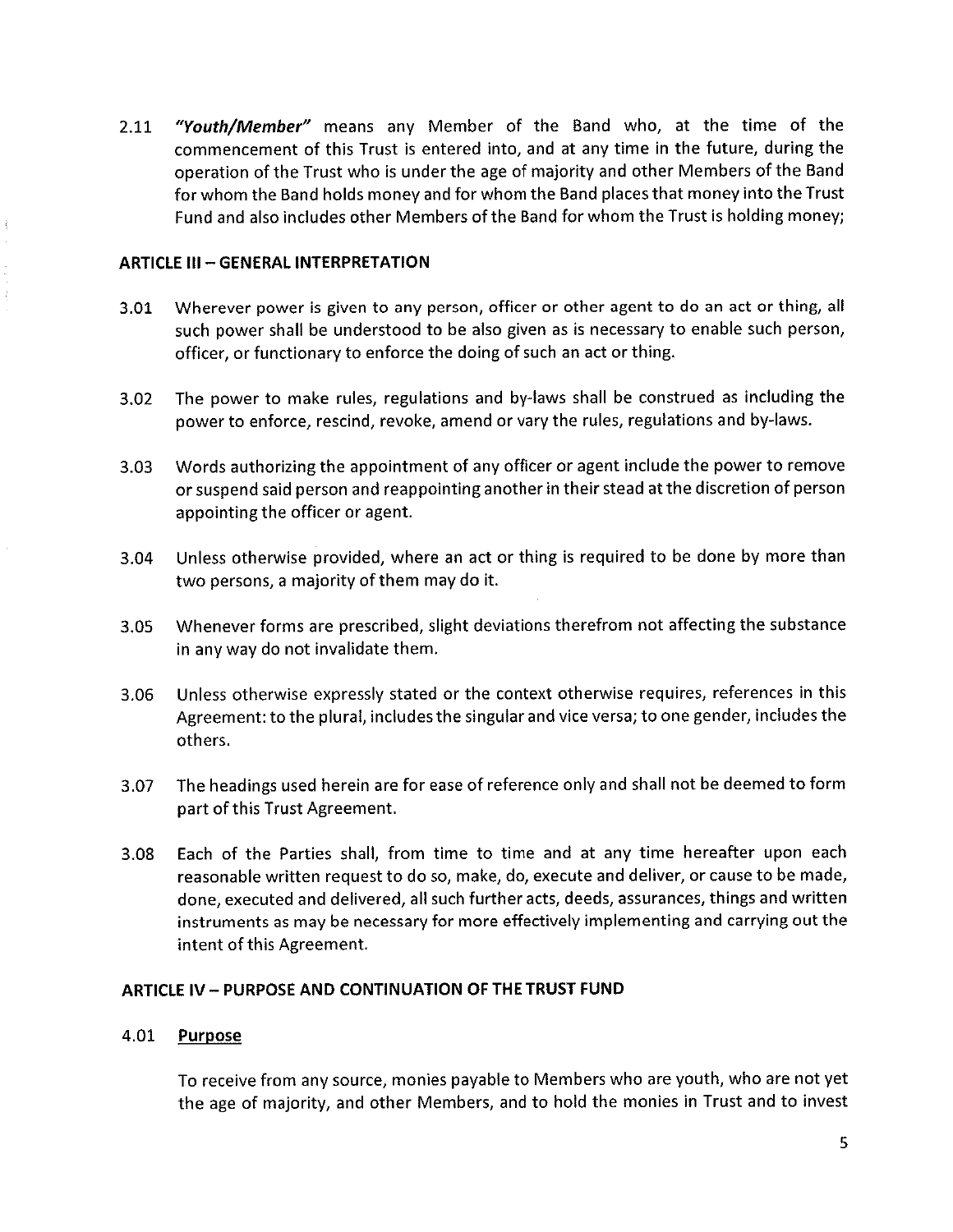the said monies and pay the monies to the Members, with interest, in accordance with the terms of this Trust. To pay out of the Trust, all costs associated with the establishment, administration and operation of the Trust.

# 4.02 Constitution of the Trust

All monies received, of any nature or kind, at any time, from any source, into the Fund/ together with all investments, interest and all other assets held by the Trustees, and any and all income therefrom, and any monies received by the Trustees, and any property purchased by the Trustees pursuant to this Agreement, shall constitute the Sipekne' katik Youth Members Trust, which shall be administered by the Board of Trustees in accordance with the terms of this Agreement.

# ARTICLE V - TRUSTEES

# 5.1 Number and Appointment of Trustees

- (a) The operation and administration of the Trust shall be the responsibility of a Board of Trustees, and the Trustees are hereby given authorization and power to administer and operate the Trust as set out herein.
- (b) The Trustees shall be natural persons.
- 5.2 The Board of Trustees shall be comprised of five (5) Trustees to be appointed, as set out herein:

5.2.1 Two (2) Trustees shall be Members of the Sipekne'katik and shall be appointed by the Sipekne' katik Band Council, subject to the following conditions:

- i. The Trustees shall not be a Member of the Band Council and, if the Trustee shall become a Member of the Band Council, the Trustees shall immediately resign their position and no longer participate in the affairs of the Trust.
- ii. The Trustees must be appointed from a list of eligible candidates submitted to the Sipekne'katik Band Council by the Finance Committee of the Sipekne'katik Band Council. Only those persons who are recommended by the Finance Committee of the Sipekne'katik Band Council may be appointed a Trustee.
- iii. The Finance Committee of the Sipekne'katik Band Council shall determine the qualifications of eligible candidates which shall include, but not be limited to: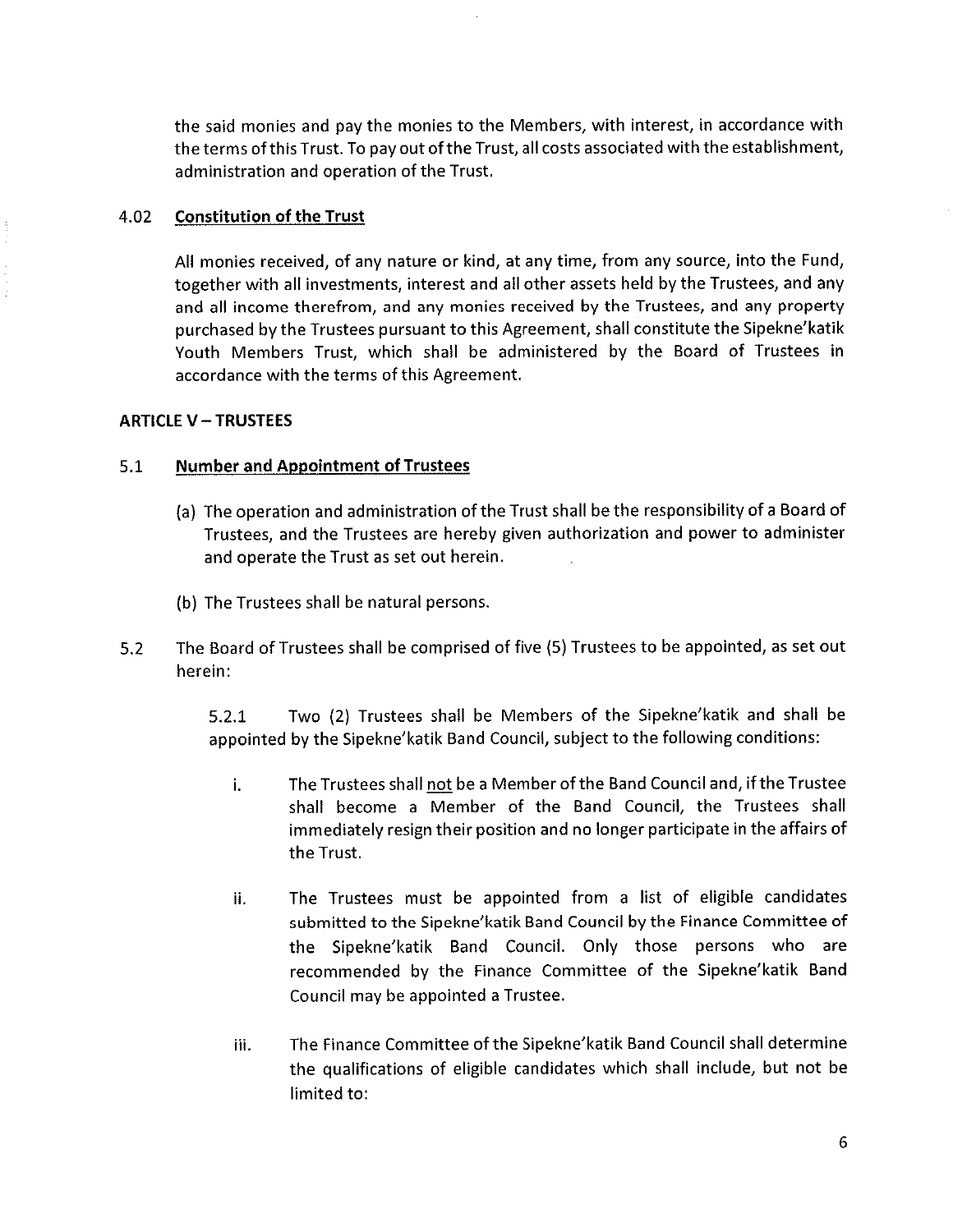- a. Financial reputation/financial knowledge;
- b. Ability to be bonded;
- c. Capacity to serve on the Trust for a number of years into the future.
- 5.3 Two (2) Trustees shall be Independent Trustees who shall not be a Member of the Sipekne' katik and who shall be expert in the field of finance and investment. The Finance Committee of the Sipekne' katik Band Council shall recommend the appointment of two Independent Trustees to the Sipekne'katik Band Council for appointment.

5.3.1 The eligible candidates for the independent Trustees' position must have professional recognized experience in finance, administration, investments, and/or administration of Trusts or the investment industry;

- 5.4 In the event the Finance Committee is unable to determine appropriate candidates for Independent Trustees, the Independent Chair shall have the authority to appoint two  $(2)$ Independent Trustees of his own choosing without approval of the Sipekne'katik Band Council.
- 5.5 The Trustees shal! hold office at the pleasure of the Band subject to Article 5.8, however, the Independent Chair shall hold office at the pleasure of the Trustees.
- 5.6 The term of Trustees shall be at least five (5) years and may be renewed.

# 5.7 Independent Chair

The Chair of the Board of Trustees shall be independent of the Sipekne'katik and have no relationship, direct or indirect, with the Sipekne' katik. The Chair shall be appointed by the Council for Sipekne katik Band from a list of eligible candidate(s) prepared by the Finance Committee. In the event that the Finance Committee is unable to provide a name for an independent Chair, the appointed Trustees shall have the authority to select an Independent Chair who meets the qualifications set out herein. The independent Chair shall hold office for a term of five (5) years which shall be renewable without any limit as to the number of extensions.

# 5.8 Acceptance of Trusteeship

Upon appointment as a Trustee, each Trustee, including any successor Trustee, must: consent to act as a Trustee; agree to accept the Trusteeship; act strictly in accordance with the provisions of this Trust Agreement; and sign an Acceptance of Trusteeship in the form set out in Schedule "A" attached hereto, which shall be filed with the Board of Trustees and maintained by the Administrator. Successor Trustees need only sign the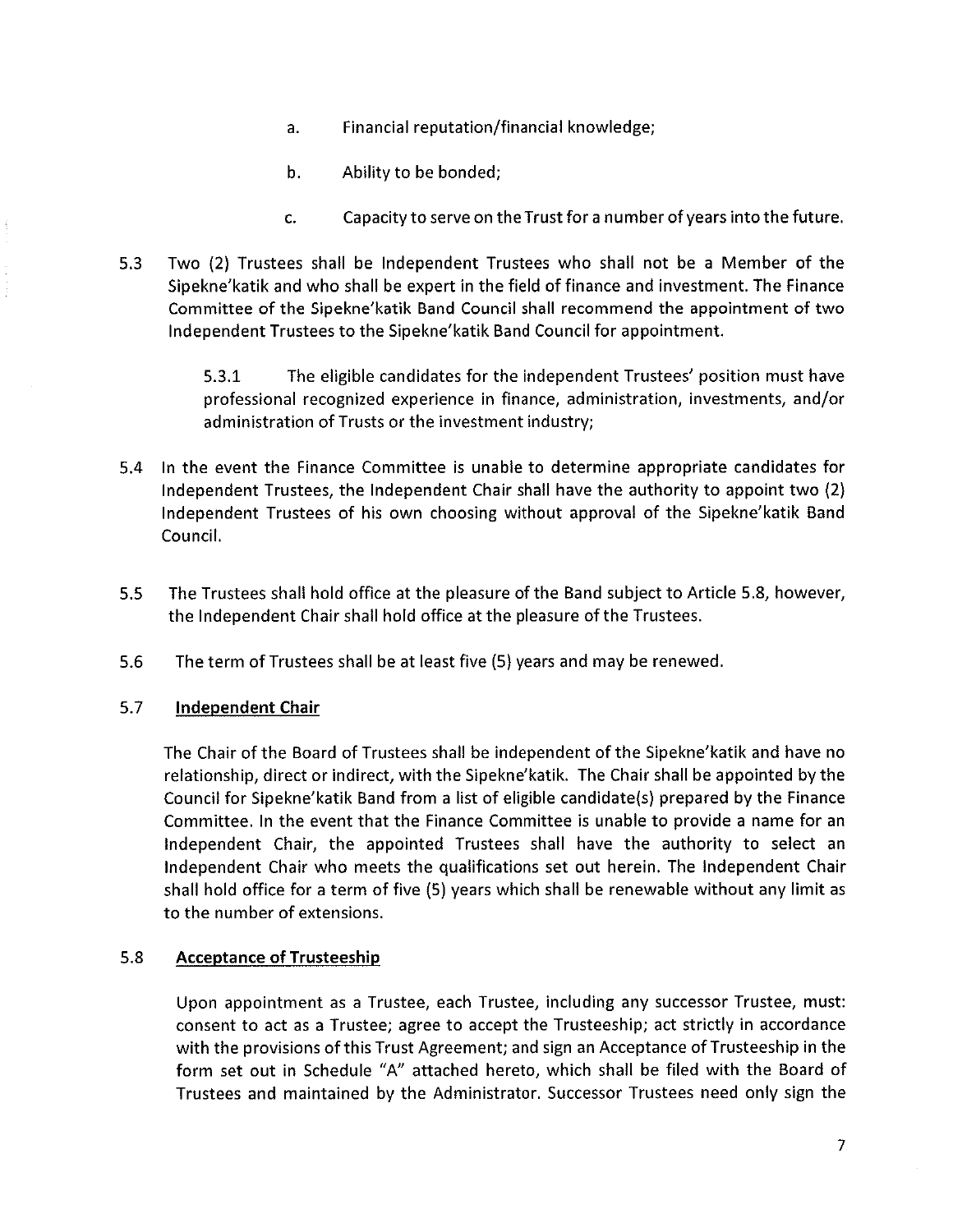Acceptance of Trusteeship and there is no need to amend the Trust to satisfy their appointment as a Trustee.

# 5.9 Term of Appointment

Each Trustee shall serve until termination of his appointment to office, or until his resignation, incapacity, death or removal as provided for in this Agreement.

# 5.10 Incapacity or Resignation

5.10.1 In the event of the incapacity or resignation of a Trustee, the Trustee shall be fully discharged from all future duties, responsibilities and liabilities, except as set out in Section 6:10 of this Agreement, when written notice has been received by the Trustee or their agent to the Administrator of the Trust. Such notice shall be copied to the remaining Trustees. The notice shall state the effective date of resignation, however, a resignation shall not be effective prior to the date of issuance of the notice thereof. In the event of the death of a Trustee, his or her heirs, administrators, executors and assigns shall be fully discharged from all future duties and responsibilities in respect of this Agreement as of the date of the Trustee's death.

5.10.2 In the event of the inability, refusal or incapacity of the Trustee to act as a Trustee, the remaining Trustees shall possess, and may exercise, any and all powers of such Trustee for a reasonable period of time pending the return of the Trustee, or until the assumption of his obligations and duties by a successor Trustee.

# 5.11 Removal of Trustees

5.11.1 Band Members appointed as Trustees pursuant to Article 5.01 may be removed only by a Band Council Resolution approved by 75% (9 of 12 Counsellors) of the entire Council and any successor Trustee must be appointed in accordance with the provisions of Article 5.01 herein.

5.11.2 An Independent Trustee may only be removed by a unanimous vote of all the remaining Trustees. Trustees must be present for any vote for the removal of a Trustee and no proxy shall be permitted.

# 5.12 Delivery of Records

When a Trustee ceases to act as a Trustee for any reason, the Trustee, or their agent or persona! representative, shall forthwith turn over to the other Trustees any records, books/ documents, monies or other properties and assets in his or her possession, forming part of the Fund, or incidental to their duties as a Trustee under this Agreement or relating to the administration of the Fund; provided that the Trustee is permitted to keep copies of any such records, books and documents necessary to allow them to comply with any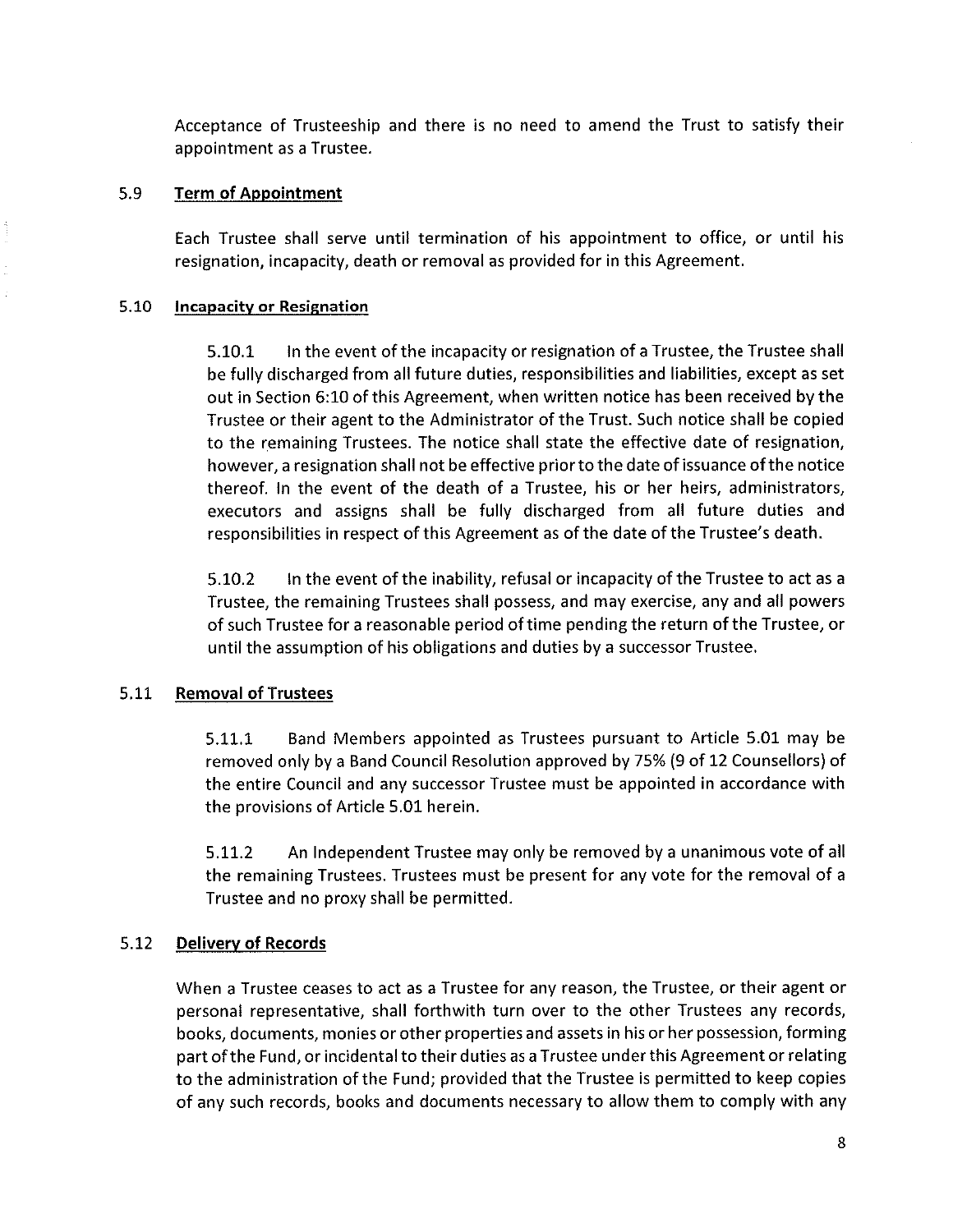applicable legal or statutory obligations, and provided that any such copies retained shall continue to be subject to such confidentiality obligations as the Trustees shall reasonably require.

### 5.13 Successor Trustee

5.13.1 In the event of any removal, incapacity, retirement or death of a Trustee, the responsible persons who appointed that Trustee shall immediately appoint a new Trustee.

5.13.2 A successor Trustee shall become vested with all the property, rights, powers, duties and obligations of the Trustees hereunder immediately upon his or her designation as a successor Trustee and his or her execution of an Acceptance of Trusteeship. All the Trustees then in office, as well as other appropriate persons, including the Parties to this Agreement, shall be notified immediately. No Trustee shall be responsible for any act or omission of the Trustees, or any of them, which occurred prior to his or her appointment.

# 5.14 Compensation of Trustees

The Chair of the Trust shall be compensated in the amount of \$1,000 per month from the Fund for exercising his responsibilities to oversee and administer the Trust. Other Trustees shal! be remunerated at the amount of \$250 from the Fund for attendance at Trustee meetings only. Expenses incurred by the Trustees in the performance of their duties shall be reimbursed by the Fund upon production of receipts and as approved by the Trustees from time to time in accordance with any expense policy made by the Trustees.

# ARTICLE VI - DUTIES AND POWERS OF THE BOARD OF TRUSTEES

### 6.01 Duty of Disclosure

The Trustees shall have the duty to report regularly and openly to the Band on all matters which arise with respect to the administration and operation of the Trust. However, the Band shall have no authority to give direction to the Trust in any manner or respect.

# 6.02 Property and Assistance

(a) The Trustees are authorized and empowered to lease or purchase such real and personal property as required by the Trustees to fulfill the obligations of the Trust Fund, the cost of which shall be paid out of the Fund. The real and personal property, once purchased, shall be assets of the Trust.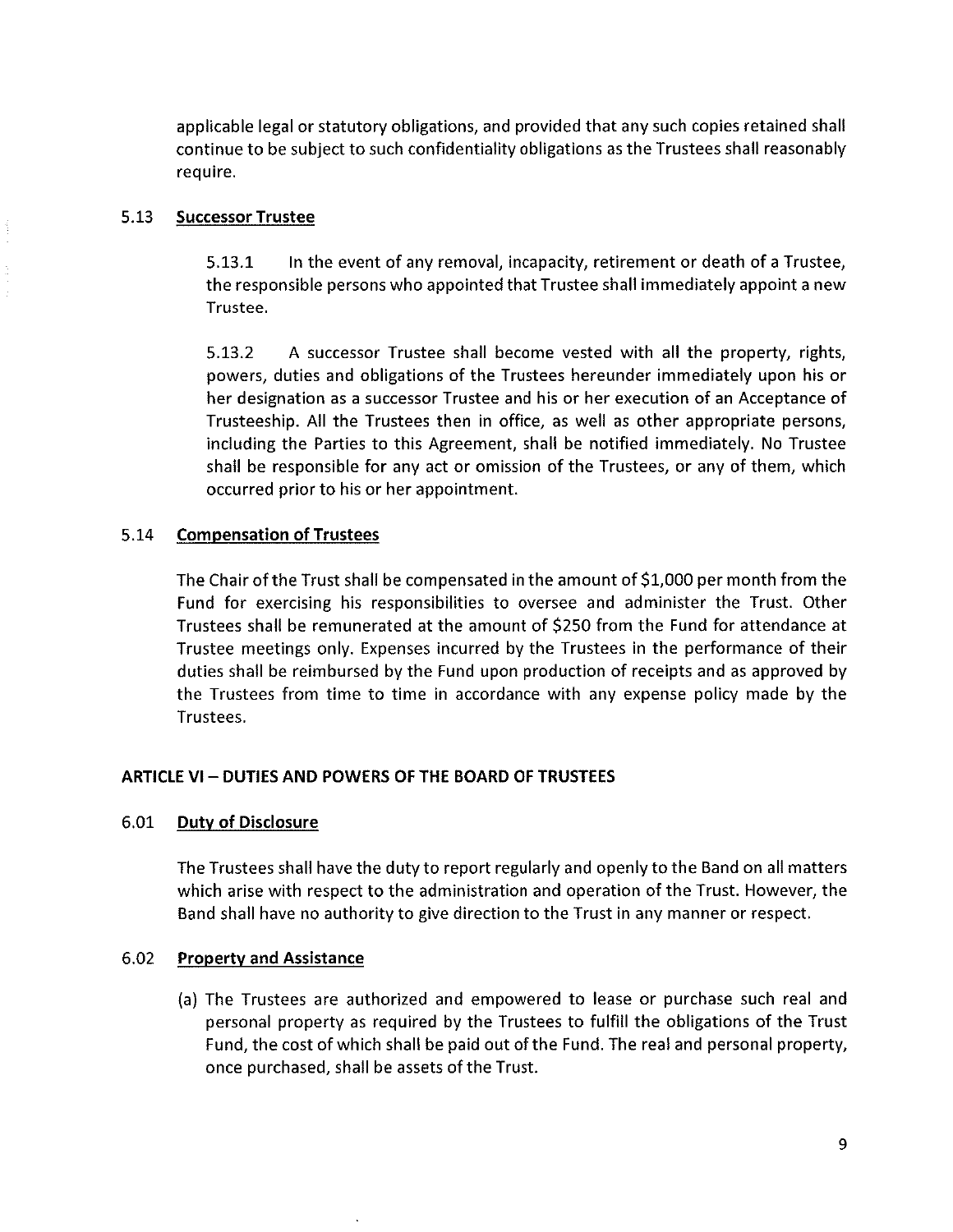(b) The Trustees are authorized and empowered to appoint, hire or retain the services of independent Third Parties on such basis as the Trustees determine appropriate. The Trustees, in their absolute discretion, must ensure the performance of their duties to retain the service, including but not limited to: independent administrators, legal counsel, clerical assistance, investment managers, accountants, actuaries, auditors, and any other professional person or advisor as may be required from time to time. The cost of the foregoing shal! be paid out of the Trust Fund. The Trustees are authorized and empowered to remove or terminate the appointment or employment of any of the foregoing, with or without cause, and appoint or hire a successor. Any of the foregoing persons appointed or hired by the Trustees shall assume such duties and responsibilities as may be delegated to them by the Trustees.

# 6.03 Declaration of Interest

- (a) In the event that a Trustee finds herself in a position where she will personally benefit directly or indirectly from the Trust Fund, except for the receipt of benefits under the Plan of Benefits, the Trustee shall declare the nature and extent of such benefit to the other Trustees immediately upon becoming aware of it, and the Trustee shal! not partake in any decisions affecting the matter.
- (b) It is expressly understood and agreed that notwithstanding anything in this Agreement to the contrary, no Trustee shall, except where acting as a Trustee and in concern with other Trustees, receive or otherwise have control over any of the monies, assets or property of the Fund, which at any time form part of the Fund, except for the reimbursement for expenses incurred by the Trustee as authorized in accordance with the terms of this Agreement.
- (c) Notwithstanding the foregoing, no Trustee shall be in a conflict of interest because the Trustee has responsibility for a Member who is a beneficiary of the Trust, provided all beneficiaries, including the Member, who is the responsibility of the Trustee, are treated equally.

# 6.04 Construction of Agreement

The Trustees shall have the sole authority and responsibility to interpret and apply all the provisions of this Agreement, and all decisions made by the Board of Trustees shall be made taking into account the reasonable interpretation of the appropriate document. Any interpretation made by the Trustees in good faith shall be binding on the Parties, their Members and beneficiaries, and their legal representatives.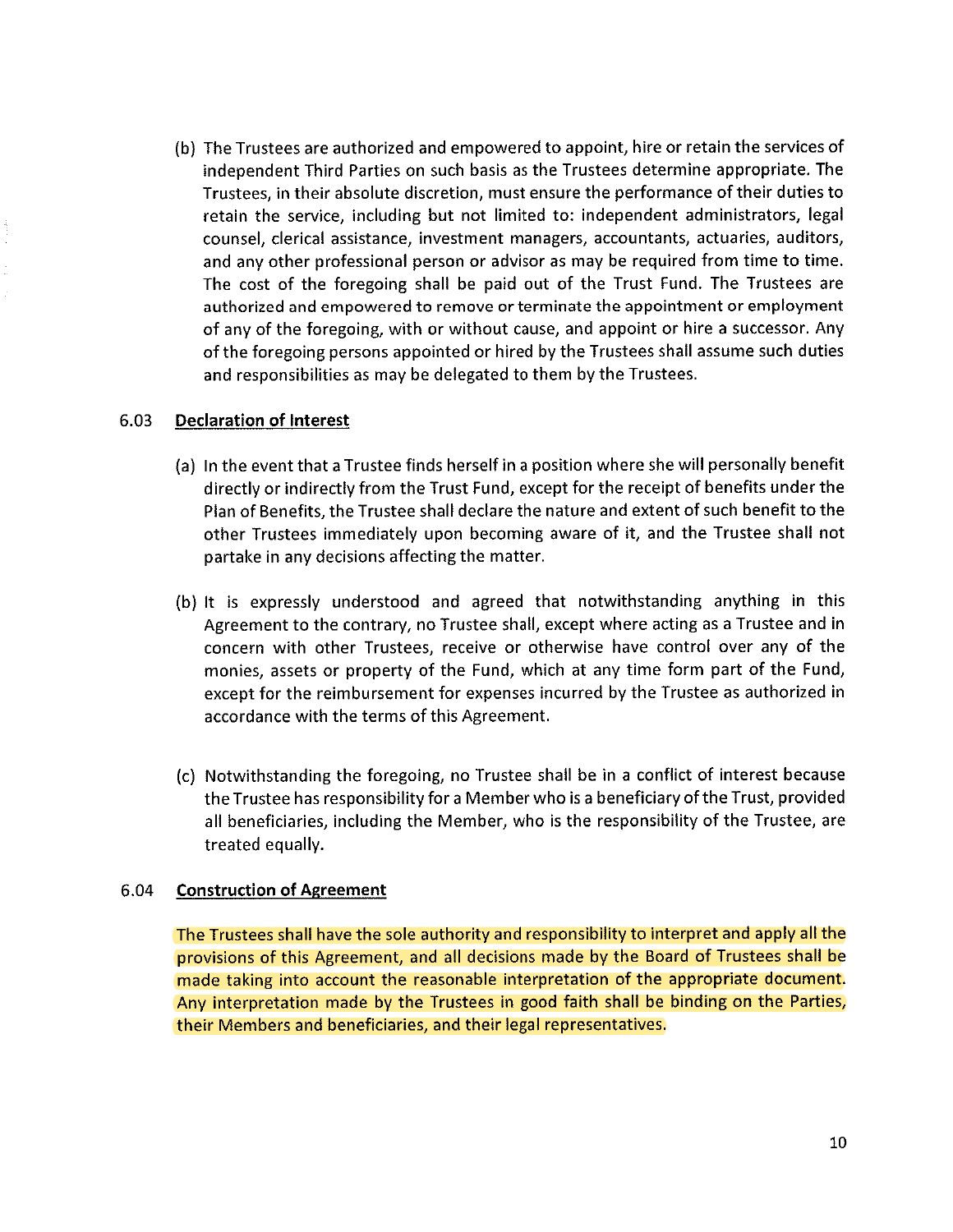#### 6.05 General Duties and Powers

Except as otherwise provided in this Agreement, the Trustees shall have the powers and duties necessary to administer and operate the Trust Fund so as to ensure that the purpose of the Trust Fund is achieved. Except as otherwise provided in this Agreement, and notwithstanding the generality of the foregoing, the Trustees have the following powers:

- (a) to establish and administer the Trust Fund on behaif of Members as set out in Article IV;
- (b) to enter into any and all contracts and agreements, either with private individuals, corporations, or with any government department or agency, in order that they may, directly or indirectly assist carrying out the purpose of the Trust Fund;
- (c) to pay from the Fund such monies as required to hire, on a permanent or contract basis, or on a fee for service basis, such administrators, counsel, clerical assistance, trainers, instructors, other teaching professionals, investment managers, legal advisors, accountants, actuaries, auditors, and any other professional person or advisor as the Trustees may, in their absolute discretion, determine, notwithstanding that such professional personnel or other personnel may have been in the past, or is presently, employed by any Party, and to monitor all of the above; Although the hiring of some Professional advisors is discretionary, the Trustees shall hire Professional Investment Management and Professional Administrative Services to facilitate the proper operation of the Trust.
- (d) to collect, compromise, settle, submit to arbitration, and to release claims or demands in favour of or against the Fund, on such terms and conditions as the Trustees may deem advisable;
- (e) to pay out of the fund all real and personal property taxes, income taxes, and any other taxes of any kind levied or assessed upon the Fund or the Trustees (acting in their capacity as Trustees);
- (f) to receive, for the purposes of, and on behalf of, the Fund, Contributions or payments or any other income from any source whatsoever to the extent permitted by law;
- $(g)$  to invest, reinvest and divest the monies of the Fund, and to authorize investment managers or counsellors to invest, reinvest and divest the monies of the Fund; however, notwithstanding the generality of the foregoing, the Trustees may direct investment managers as to the particular nature and type of investment that, in the absolute discretion of the Trustees, meets the purposes of the Trust;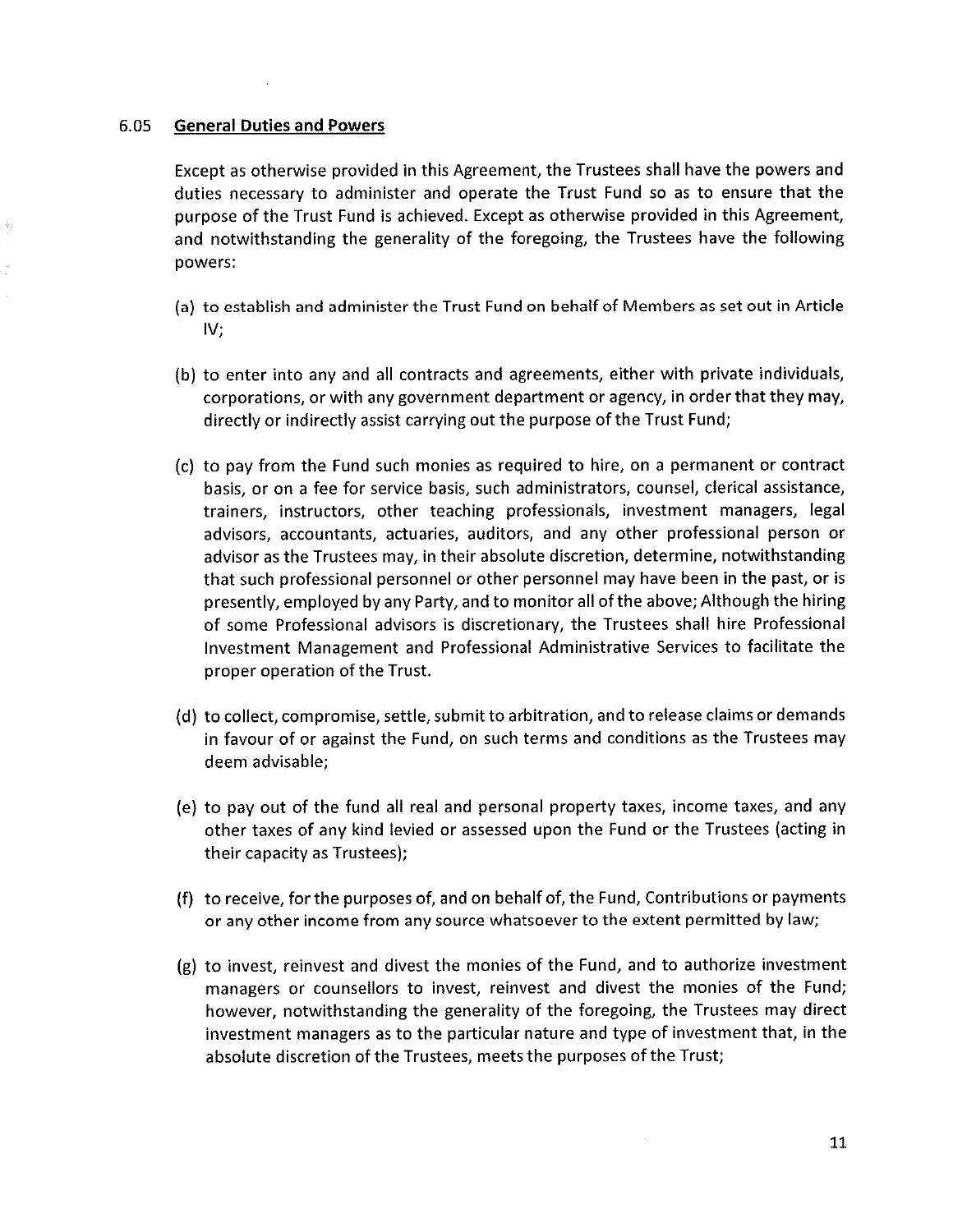- (h) to determine the eligibility of Members, or other persons or groups of persons who may wish to participate in the Trust in the future and to determine the conditions of such participation;
- $(i)$  to obtain from the Band, or any government agency, regulatory body or any other person or organization, such information as is necessary for the proper administration and operation of the Trust Fund;
- (j) to pay from the Fund all reasonable and necessary expenses/ costs and fees incurred in connection with the administration of the Fund, including the collection of Contributions, the retaining of auditors, administrators, investment managers, and legal and other experts as needed; the Trustees may use the services of professional persons employed by the Band/ and may pay such legitimate fees, costs and expenses of such professional persons as are determined by the person or the Band;
- (k) to make rules, procedures, regulations and by-laws relating to the administration and operation of the Trust Fund/ and to amend such rules, regulations and by-laws from time to time; such rules, procedures, regulations and by-laws shall not conflict with any provision of this Agreement;
- (I) to establish such committees of the Trustees as the Trustees may in their absolute discretion determine necessary for the purpose of the administration of the Trust Fund, and delegate to such committees of the Board of Trustees such functions as, in the judgement of the Board of Trustees, may be appropriately performed by such committees;
- (m) to authorize and make payments from the Fund to persons entitled to benefits hereunder;
- (n) to do all acts/ whether expressly authorized herein, which the Board of Trustees may deem necessary or proper for the administration and operation of the Trust Fund;
- (o) to the extent not hereinbefore enumerated, al! of the powers under the Trustees Act of the Province of Nova Scotia.

# 6.06 Standard of Care of Trustees

Every Trustee shall exercise the care, diligence and skill in the administration and investment of the Trust Fund that a person of ordinary prudence would exercise in dealing with the property of another.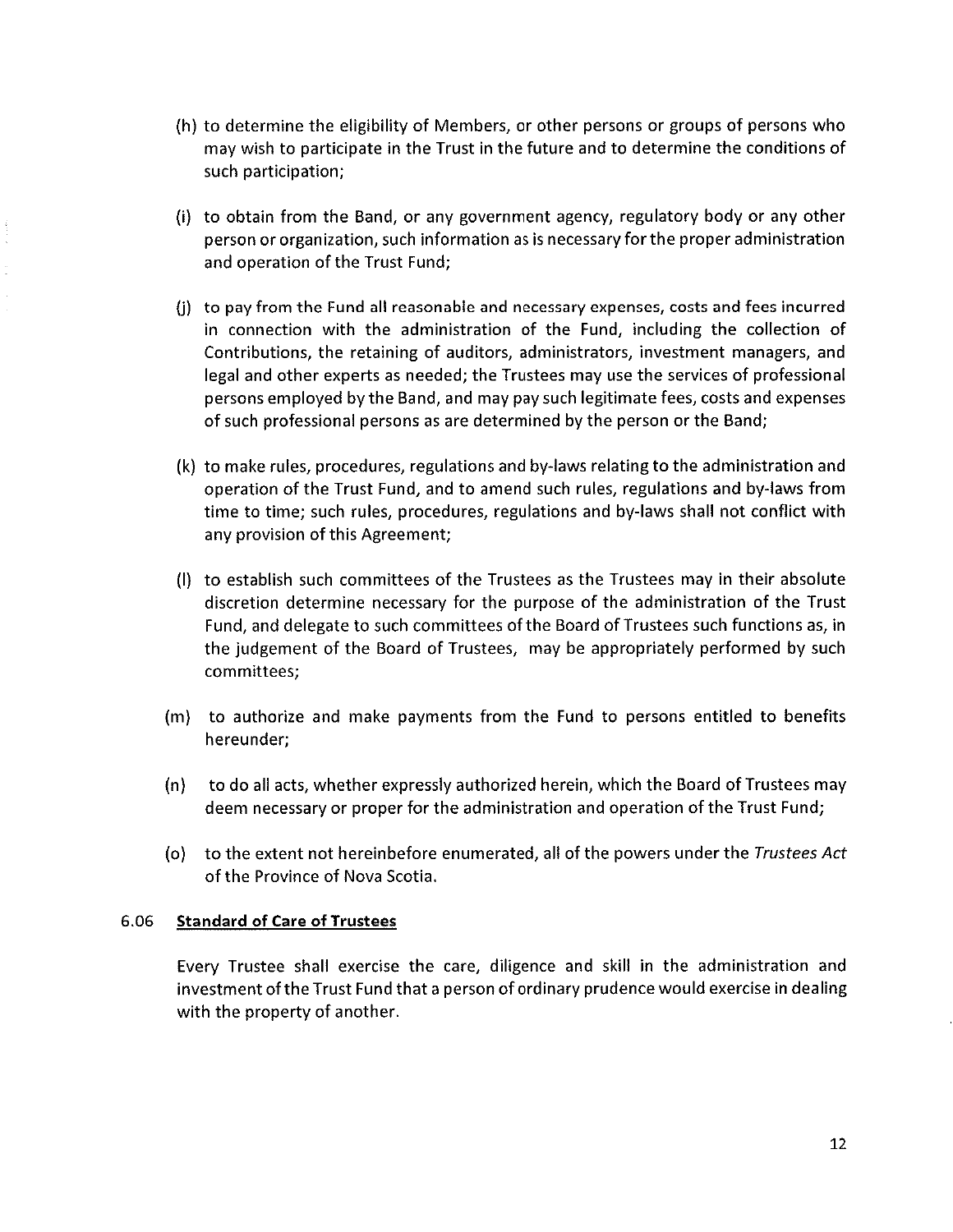# 6.07 Education and Training of Trustees

In order to ensure the furtherance of the purpose of the Trust, and to provide for enhancement of the Fund, the Trustees shall participate regularly in education and training programs, provided such programs are designed to enhance the knowledge base of the Trustees with respect to their power and duties under this Agreement and will result in the better fulfillment of the purpose of the Trust. All expenses with respect to such education and training of Trustees, whether inside or outside of Canada, shall be paid out of the Fund.

# 6.08 Limitation of Liability

- (a) The Board of Trustees, and any individual or successor Trustee,
	- (i) shal! not be personally liable for any liabilities or debts of the Trust Fund contracted for by them in their capacity as Trustees, or for the non-fulfitlment of contracts or benefits, but the same shall be paid out of the Fund;
	- (ii) shall have in their own favour a first !ien and charge against the Fund for the Board's or Trustee's security and indemnification against any liability of any kind which the Trustees or any of them incur under this Agreement, including the costs of the defence or litigation on a solicitor-dient basis.
- (b) Notwithstanding the generality of subsection (a) above, nothing shall exempt any Trustee from liability arising out of his or her own willful misconduct, bad faith, or gross negligence, or entitle such Trustee to indemnification for any amounts paid or incurred as a result thereof, including the costs of defence or litigation.
- (c) The Board of Trustees and each individual Trustee shal! not be liable for any error of Judgment or for any loss arising out of any act or omission in the execution of their duties under this Agreement, so long as they acted in good faith, without willful misconduct, and without gross negligence. Nor shall any Trustee, in the absence of their own willful misconduct, bad faith or gross negligence, be personally liable for the acts or omissions of herself, or any other Trustee, or any agent of the Trustees.
- (d) No Trustee shall be liable or responsible for any act, omission or omission of any other Trustee, whether acting singly or jointly, unless such Trustee acted in collusion with such other Trustee in a willful, bad faith, or grossly negligent manner.
- (e) No Trustee shall be liable for any loss or expenses resulting from or occasioned by anything done or neglected to be done in the administration of the Trust Fund prior to becoming a Trustee.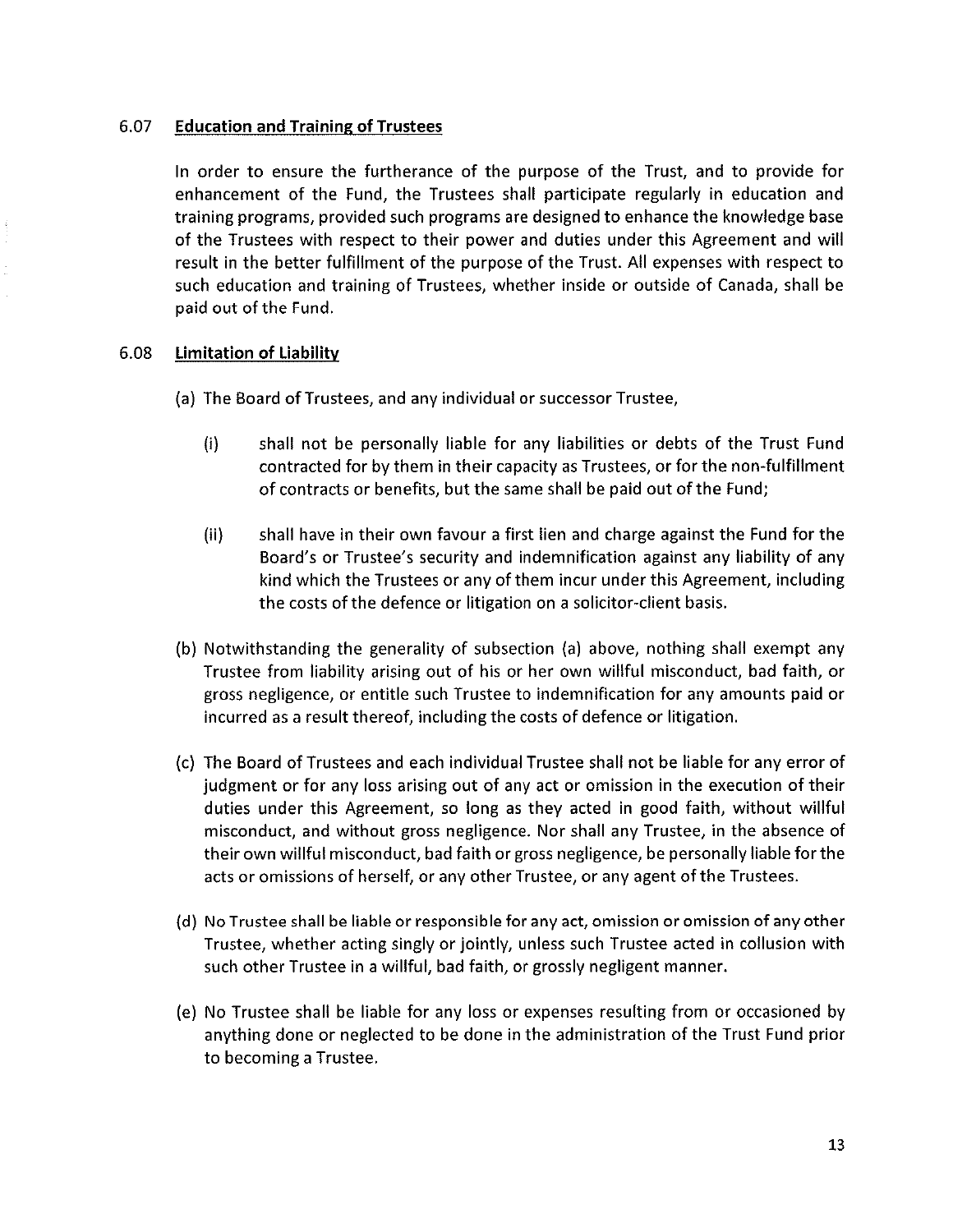(f) The Trustees shal! be fully protected in acting upon any instrument/ application, notice, request, certificate, paper or writing believed by them to be genuine and to be signed or presented by the proper person or persons, and they shall be under no duty to make any investigation or inquiry as to the statement contained in the writing, but may accept same as conclusive evidence of the truth and accuracy of the statements contained therein.

### **ARTICLE VII-CONTRIBUTIONS**

# 7.01 Contributions

The Trustees shall be responsible to receive Contributions, revenues and all other incomes, from all sources, which are made with respect to a Member of the Trust.

# ARTICLE VIII - BOOKS AND RECORDS

- 8.01 The Trustees shall keep true and accurate books of account and records of all their transactions, meetings and any action taken at such meetings and such other data as may be necessary for the proper administration of the Trust. Individual accounts of each Member shall be maintained by the Trust, including all entitlement to accumulated growth of the Fund.
- 8.02 All financial records of the Trust shall be audited annually by an Auditor.
- 8.03 The Trustees shall prepare, execute, file and retain records of all reports required by law or deemed by them to be necessary or appropriate for the proper administration of the Trust.
- 8.04 The Trustees shal! submit an annual report, including a copy of the audited financial statement for the Trust, to the Band within four months after the end of the fiscal year of the Trust.
- 8.05 The fiscal year of the Fund shall end on March  $31<sup>st</sup>$  in each year.

# ARTICLE IX- EXECUTION OF INSTRUMENTS

- 9.01 Unless specifically authorized, all notices or other written instruments signed on behalf of the Trustees shall be signed by not fewer than two Trustees who are specifically authorized on behalf of the Trust. The Trustees may also authorize the Administrator or any other person on behalf of the Trust.
- 9.02 Unless specifically authorized, all conveyances, mortgages, assignments of mortgages, transfers of stocks, debentures, bonds or other securities, agreements and other documents relating to the Fund or any investment thereof, required to be executed by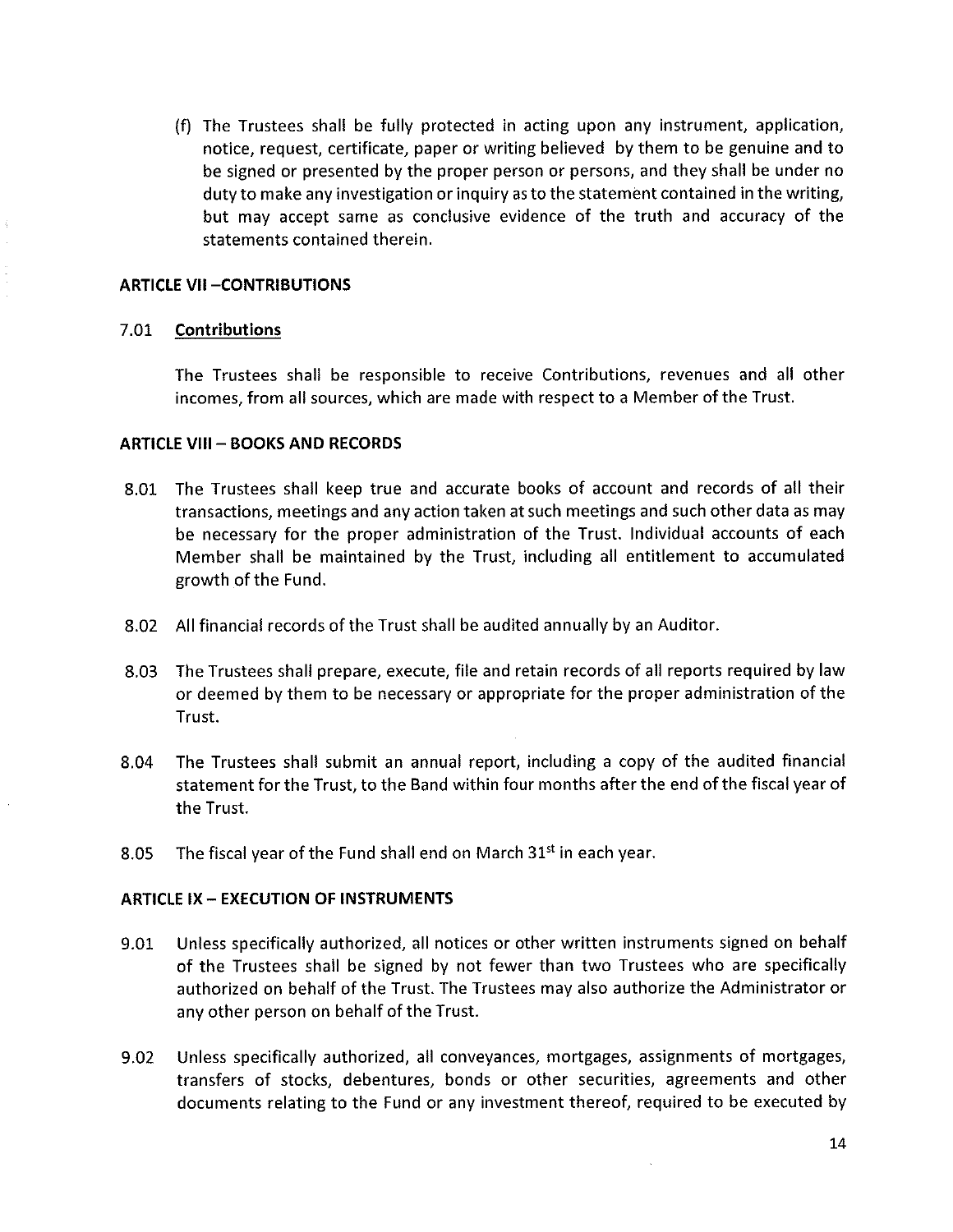the Trustees may be executed on behalf of the Trustees by the Fund Administrator, the Investment Manager, or such other person or persons, or corporation, or in such other manner as the Trustees may from time to time provide in writing.

9.03 The name of the Fund may be used to designate the Trustees collectively, and all instruments may be executed by or for the Trustees in such name.

#### ARTICLE X - DEPOSIT, WITHDRAWAL AND CO-MINGLING OF FUNDS

10.01 All monies received by the Trustees shall be deposited by them into an account maintained in one or more Canadian chartered banks, trust companies or credit unions as the Trustees may designate for that purpose. All accounts shall be drawn upon only by cheques signed by two (2) Trustees who are from time to time authorized in writing by resolution of the Trustees. Notwithstanding the foregoing, the Trustees may authorize the Administrator, the Investment Manager, or any other person to sign cheques on behalf of the Trustees. Such authorization shall be in writing, by resolution of the Trustees.

#### ARTICLE Xl ~ OPERATION OF TRUST AS IT RELATES TO THE ASSETS

#### 11.01 Operation

- (a) From the monies received on behalf of the Members, the Trustees shal! be responsible to hold and invest the monies received until the Member reaches the age of majority. The Trustees shall maintain individualized records of the contributions received on behalf of each Member. For non-youth participants, the Trustees shall hold the monies on behalf of the non-youth until the procedures of the Trust authorize payment.
- (b) The Trustees are expressly authorized to change the date on which Members receive their benefits, provided such date is not earlier than the age of majority of the Member. It is expressly intended that the Trustees may move the distribution date to age 21 or some later date which wil! apply to all Members who have yet to receive the benefits.
- (c) The Trustees are expressly forbidden to make any rules which authorize an early payout or make an early payout, of any monies for any reason, notwithstanding the extreme nature of the need of the Member, before the age of majority, or such other date as determined by the Trustees for the payout of the benefits.
- (d) Upon the payout of the benefits, the Member shall be entitled to receive all of the contributions received on their behalf, plus interest, less a portion for the administration costs of the Fund as determined by the Trustees.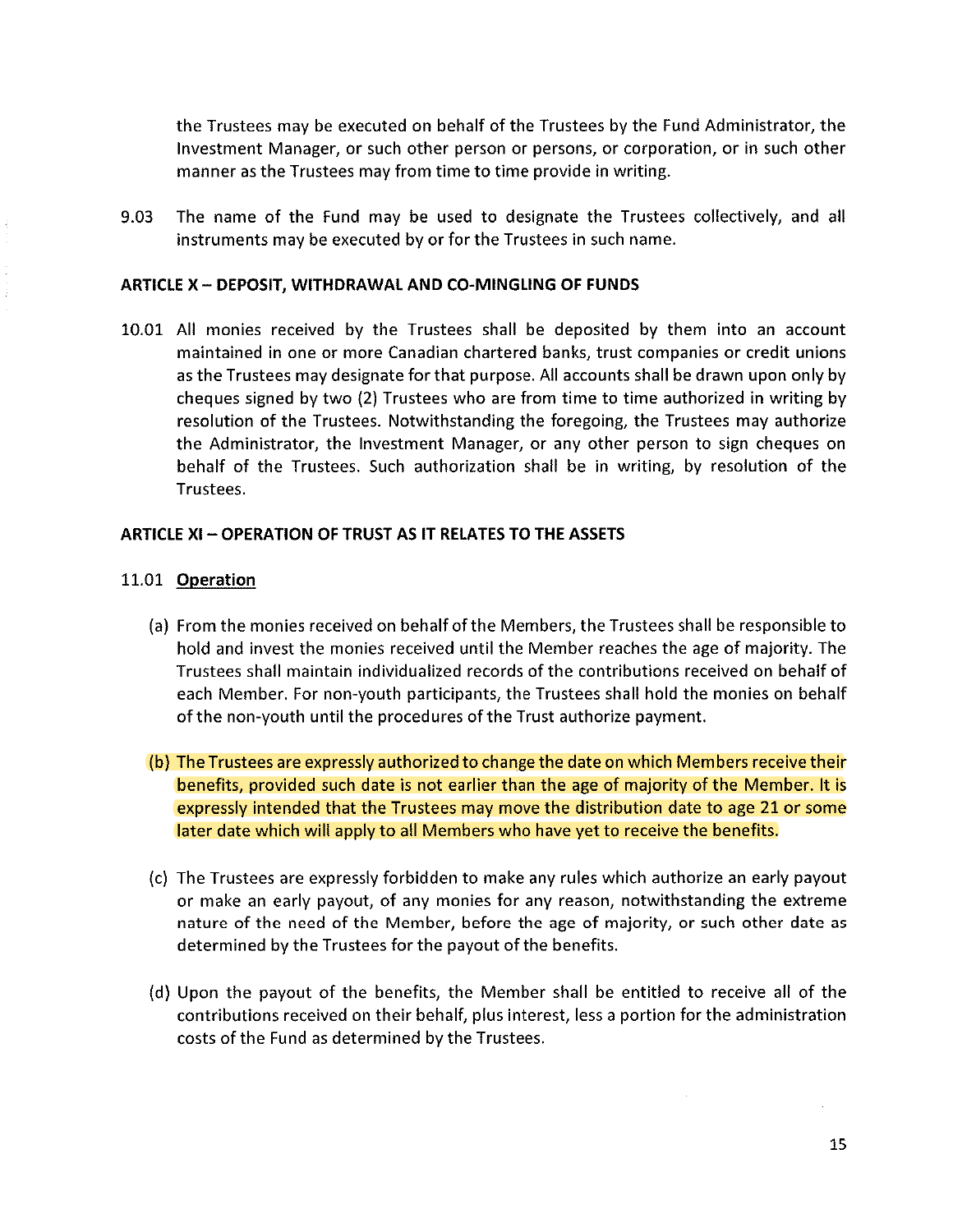# 11.02 Written Plan of Benefits

The detailed basis on which payment of benefits is to be made pursuant to this Agreement shall be specified in writing by appropriate action of the Trustees subject to such changes or modifications as the Trustees may, in their discretion, from time to time determine. All such changes or modifications shall similarly be specified in writing by appropriate resolution of the Trustees.

# **ARTICLE XII - BONDING AND INSURANCE**

- 12.01 Every Trustee, and every employee or appointee of the Trustees who is authorized to sign cheques, shall be bonded by a surety company in such amounts as may be determined by the Trustees. The cost of such bonding shall be paid by the Fund.
- 12.02 The Trustees may insure themselves by purchasing such errors and omissions insurance and such fiduciary liability insurance as they deem necessary, and such insurance premiums shall be paid by the Fund.
- 12.03 The Trustees may also insure the property of the Fund against loss (whether due to fire or other causes) by purchasing such insurance as they deem necessary, and such insurance premium shall be paid by the Fund.

# ARTICLE XIII - MEETINGS OF THE TRUSTEES

### 13.01 Election of Chair

At the first meeting of the Trustees, the Trustees shall elect the independent Chair who shall be a Non Member of the Sipekne' katik Band and shall have professional qualifications and experience to Chair the Trust and meet the same requirements of a Non Member Trustee as outlined in Article 5.01(c). This shall be only item of business conducted by the Trustees until the arrival of the independent Chair.

# 13.02 Meetings of the Trustees

The Trustees shall meet as frequently as they may determine, but not less than two (2) times per year at such time and place as the Trustees may agree on.

- 13.03 Regular meetings of the Trustees shall be called by the Chair, or a person delegated by the Chair to do so, by giving written notice at least ten (10) days before the date of the meeting. Such notice shall be mailed or emailed to all of the Trustees at least ten (10) days before the date of the meeting indicating the date, time and location of the meeting.
- 13.04 The annual meeting shall be held within four (4) months after the end of the fiscal year of the Fund.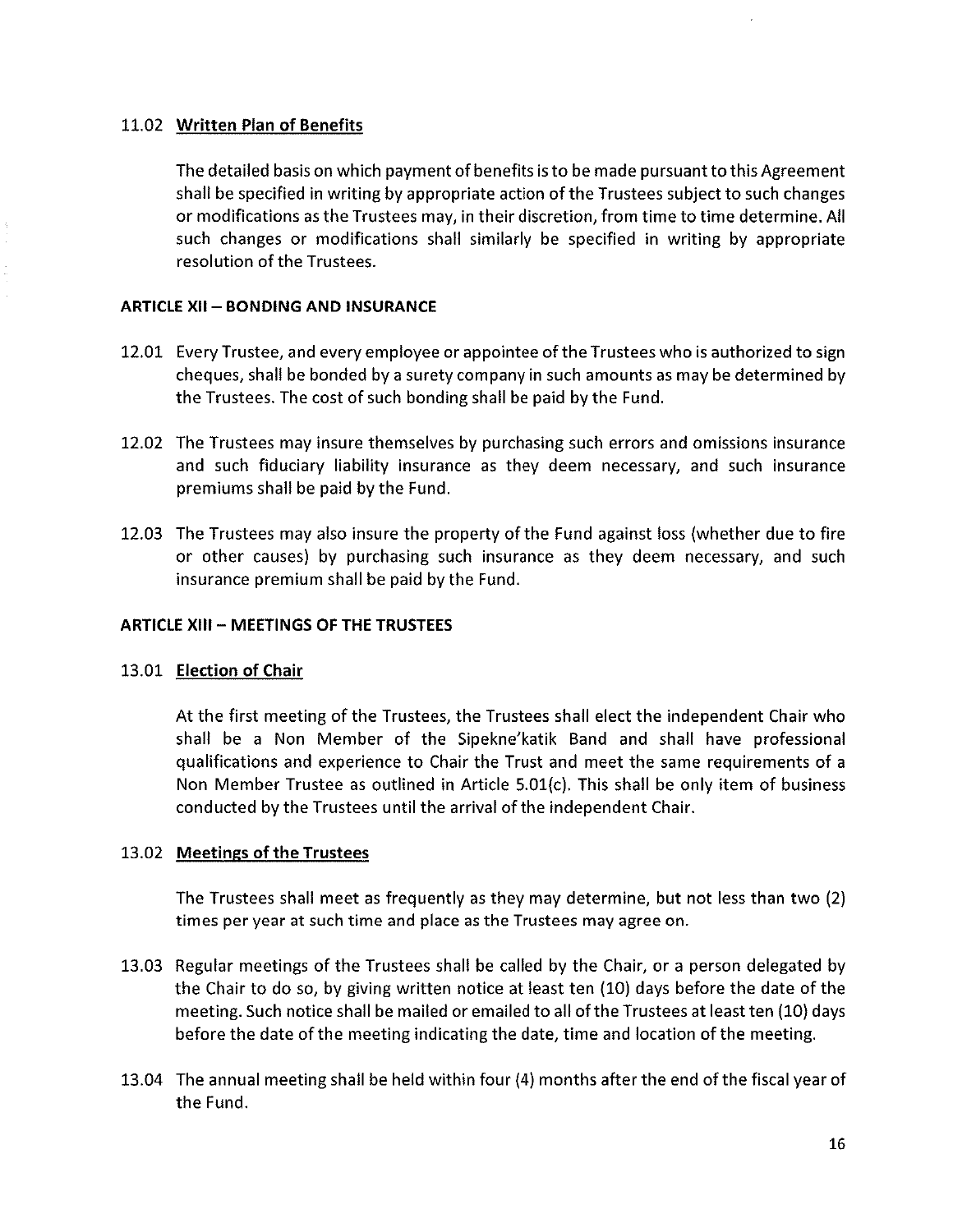### 13.05 Notice of Meetings

The notice of meeting may be served on each Trustee by delivering it in person or by sending it by prepaid registered mail to the Trustee's last mailing address or electronic mail. In the case of delivery by mail, notice shall be deemed to have been given on the third day after mailing. Any notice served by delivery or by facsimile or electronic mail shall be deemed to have been given on the day of delivery or transmission, provided such transmission or delivery takes place during regular business hours.

13.06 The Chair, or a person delegated to do so by the Chair, shall forward to the Trustees, with the notice of meeting, an agenda of all business to be dealt with at the meeting, and minutes of any prior meetings not previously delivered to the Trustees. Whenever possible, any reports or other documentation to be considered at the meeting shall be provided to the Trustees with the notice of meeting.

### 13.07 Special Meetings

A majority of the Board of Trustees may require the Chair to call a special meeting of the Trustees. Such request shall be in writing and shall include such information as is reasonably required by the Chair to prepare the agenda. Upon receipt of such request, the Chair shall call the special meeting for a date not later than thirty (30) days following receipt of the request and information required for the agenda. Notice of a special meeting shall be given in accordance with Sections 13.05.

#### 13.08 Quorum

tn order to transact any business at a meeting, a quorum shall be present. A quorum shall be comprised of at least two Trustees appointed by the Band and at least two independent Trustees.

- 13.09 The Chair shall only vote in the event of a tie vote.
- 13.10 No proxies shall be permitted.

#### 13.11 Roberts' Rules of Order

Unless otherwise agreed by the Trustees by resolution, policy or other written instrument, Roberts' Rules of Order will be used In the conduct of meetings of the Trustees.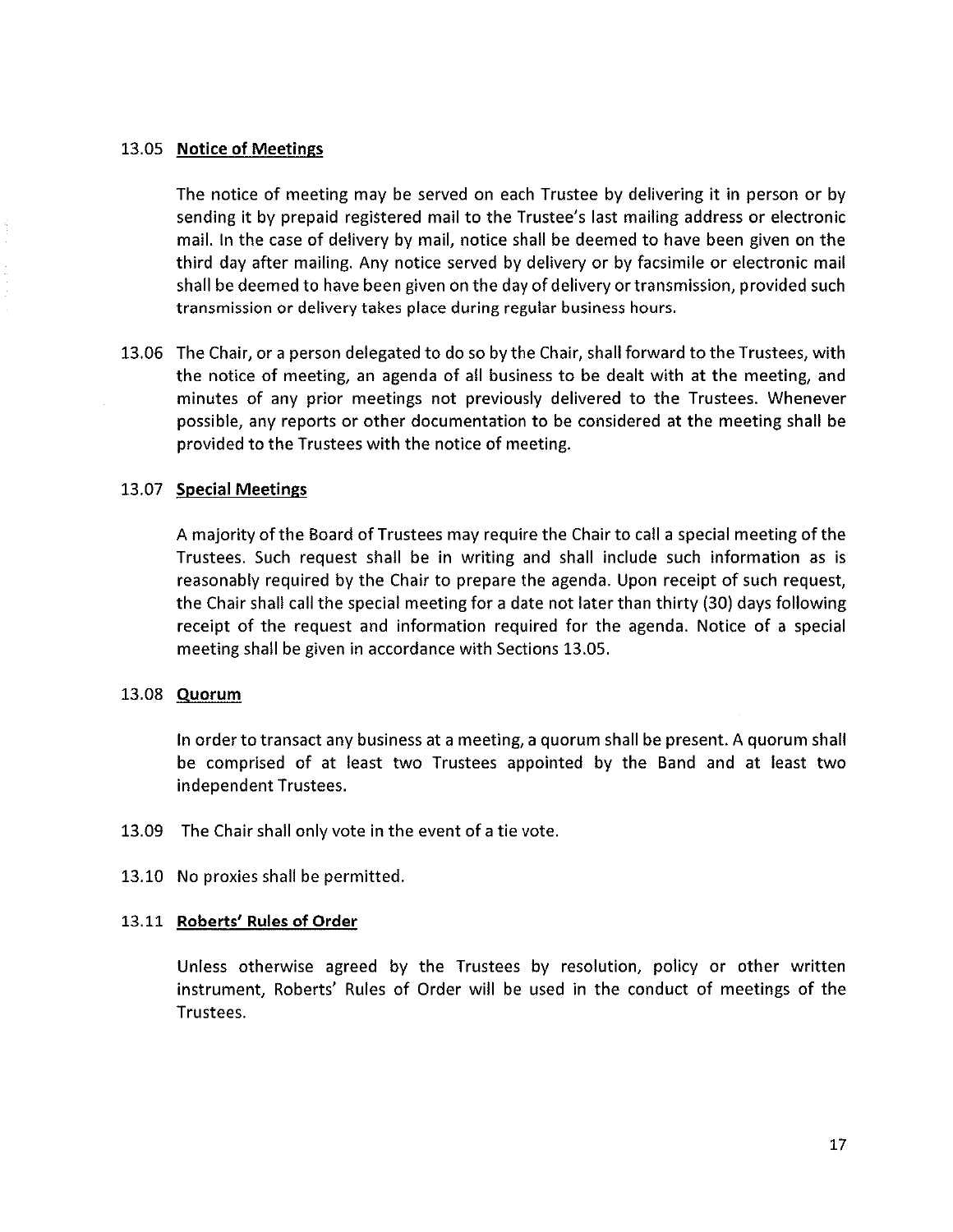# 13.12 Deadlock Resolution

In the event of a tie vote of any Board of Trustees where the Chair is present or not, the Chair shall hold the deciding vote to break any tie at any subsequent meeting of the Trustees.

# 13.13 Minutes of Meetings

Resolutions or minutes in writing, signed by the Fund Administrator or any two Trustees, provided the Trustees attended at the meeting, shall be deemed for al! purposes to be acts of the Trustees. It shall be the duty of the Chair or his designate to record such resolutions in the Board of Trustees' Minutes Book under their proper date, and the minutes of any meeting of the Trustees, or any portion thereof, or any decision made by or on behalf of the Trustees, may be certified from time to time by the signature of any two Trustees or the Fund Administrator.

### ARTICLE XIV - RECIPROCAL AGREEMENTS

14.01 The Board of Trustees may enter into reciprocal agreements with any like or similar Funds in such manner and under such terms and conditions as the Trustees deem appropriate in the circumstances.

### ARTICLE XV - AMENDMENTS

- 15.01 This Agreement and Declaration of Trust may be amended to any extent at any time, in only the following ways:
	- (a) By agreement of the majority of the Trustees and the Band;
	- (b) By a majority of the Trustees;
- 15.02 No amendment shall be permissible if:
	- (a) There is any affect which would divert the funds, other than for the purposes as set out herein,
	- (b) Removing the right of the Band to appoint Trustees;
	- (c) Eliminating the annual audit, or
	- (d) Amendment of this Article.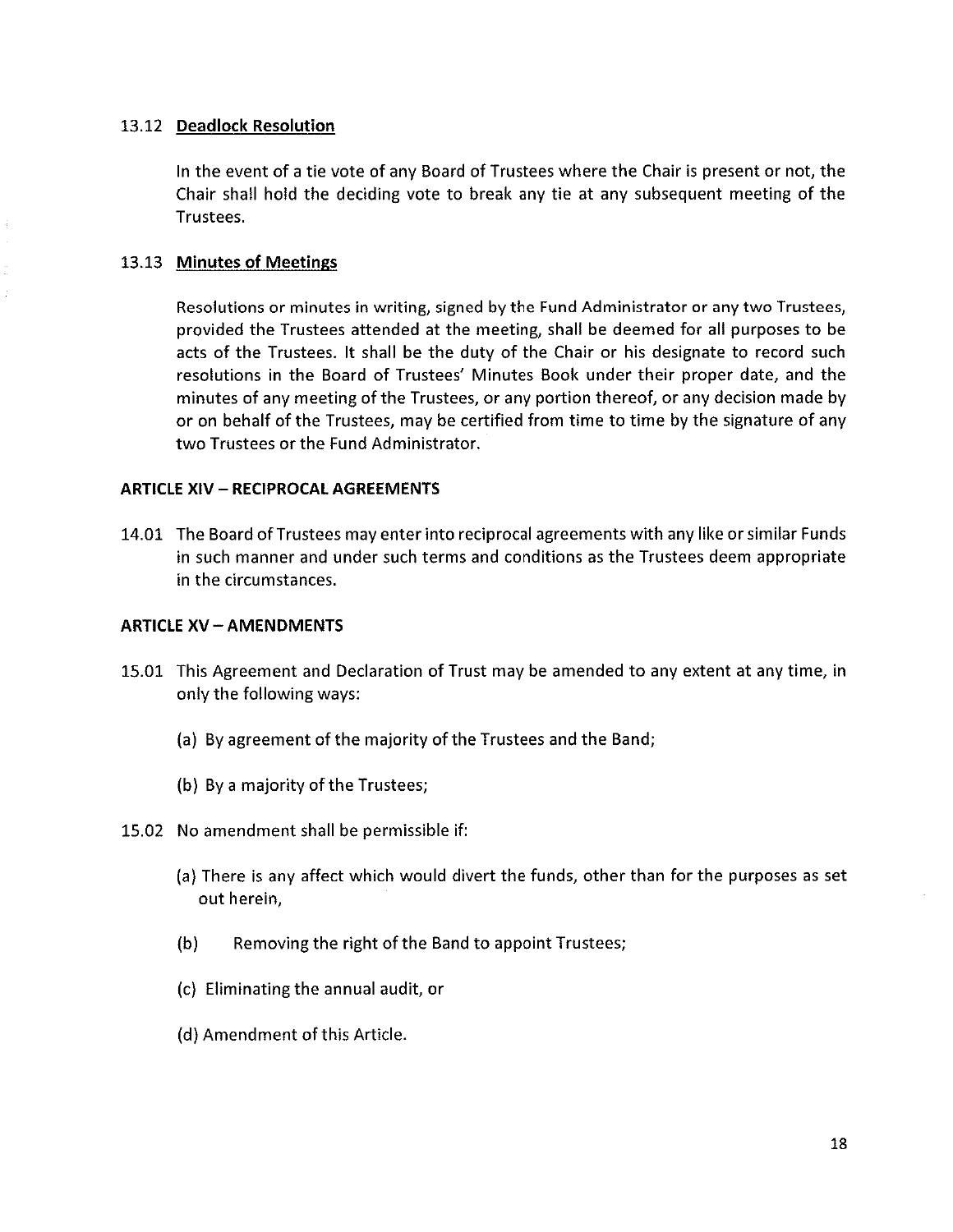# **ARTICLE XVI - NON-REVERSION CLAUSE**

16.01 Under no circumstances shall any portion of the corpus or income of the Trust Fund directly or indirectly revert or accrue to the benefit of the Band.

# **ARTICLE XVII - TERMINATION**

- 17.01 This Agreement and Declaration of Trust may be terminated when there is no longer any Members of the Trust.
- 17.02 The Trust shall be terminated in accordance with Section 17.01 when there is no longer living any member of the Band who was a member at the date of the commencement to this Trust plus a further twenty-one (21) years of the life of the last remaining member.
- 17.03 Upon windup of the Trust, the Trust shall be audited by the Auditor of the Trust and all monies shall be distributed to the Members as set out in this Trust and as authorized by the Auditor.

# ARTICLE XVIII - GENERAL PROVISIONS

- 18.01 No person claiming through any Member, including his/her fami!y, dependent, beneficiary, estate, or legal representative, shall have any right, title or interest in or to the Fund or any property of the Fund, or any part thereof, except as may be specifically determined by the Trustees in accordance with the terms of the Trust Fund or as governed by applicable law.
- 18.02 No monies, property or equity of any nature whatsoever in the Fund, or contracts, benefits or monies payable therefrom, shall be subject in any manner by a Member, or person claiming through such Member, to anticipation, alienation, sale, transfer, assignment, pledge, encumbrance, garnishment, mortgage, lien, charge or any other attempt to cause same to be subject thereto. Such an attempt, if any, shall be null and void.
- 18.03 Any question arising in connection with the discharge of this Agreement not herein specifically provided for shall be left to the sole discretion of the Board of Trustees and its independent judgment and acting upon such advice as it deems necessary or appropriate.
- 18.04 The Board of Trustees may, when necessary, employ legal counsel upon a legal question arising out of the administration of this Agreement, and shall be held completely harmless and fully protected in acting and relying upon the advice of such legal counsel.
- 18.05 Ali questions pertaining to the validity, construction and administration of this Agreement shall be determined in accordance with the laws of the Province of Nova Scotia.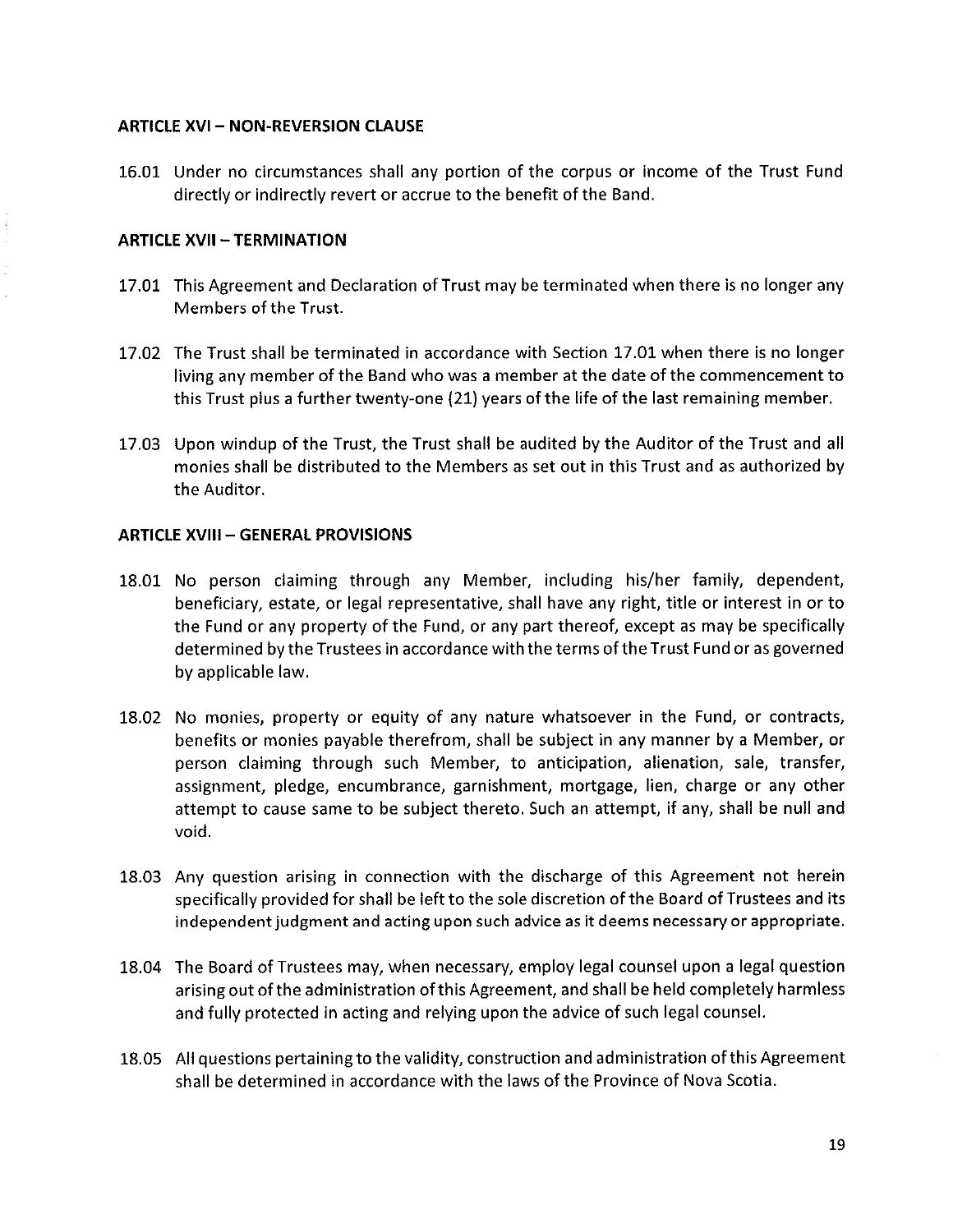- 18.06 If any provision of this Agreement is held to be invalid or unenforceable by a court of competent jurisdiction, its invalidity or unenforceability shall not affect any other provision of this Agreement, and the Agreement shall be construed and enforced as if such provision had not been included herein, unless such illegality or invalidity makes the function of the Fund impossible and impractical. In such event, the Parties shall immediately adopt a new provision to take the place of the illegal or invalid provision so as to permit the Fund to continue.
- 18.07 The principal office of the Fund shall be in Indian Brook in the Province of Nova Scotia.

### 18.08 Notice

Any notice required to be provided under this Agreement sha!l be in writing and shall be effectively given if delivered personally, by telecopier or telegram, or by pre-paid registered post and email:

- (a) to a Trustee, at the last known address as it appears in the records of the Administrator or the Board of Trustees;
- (b) to the Band, at the following address:

# Sipekne'katik 522 Church Street, Indian Brook, Nova Scotia BON 1WO

[Remainder of this page intentionally left blank]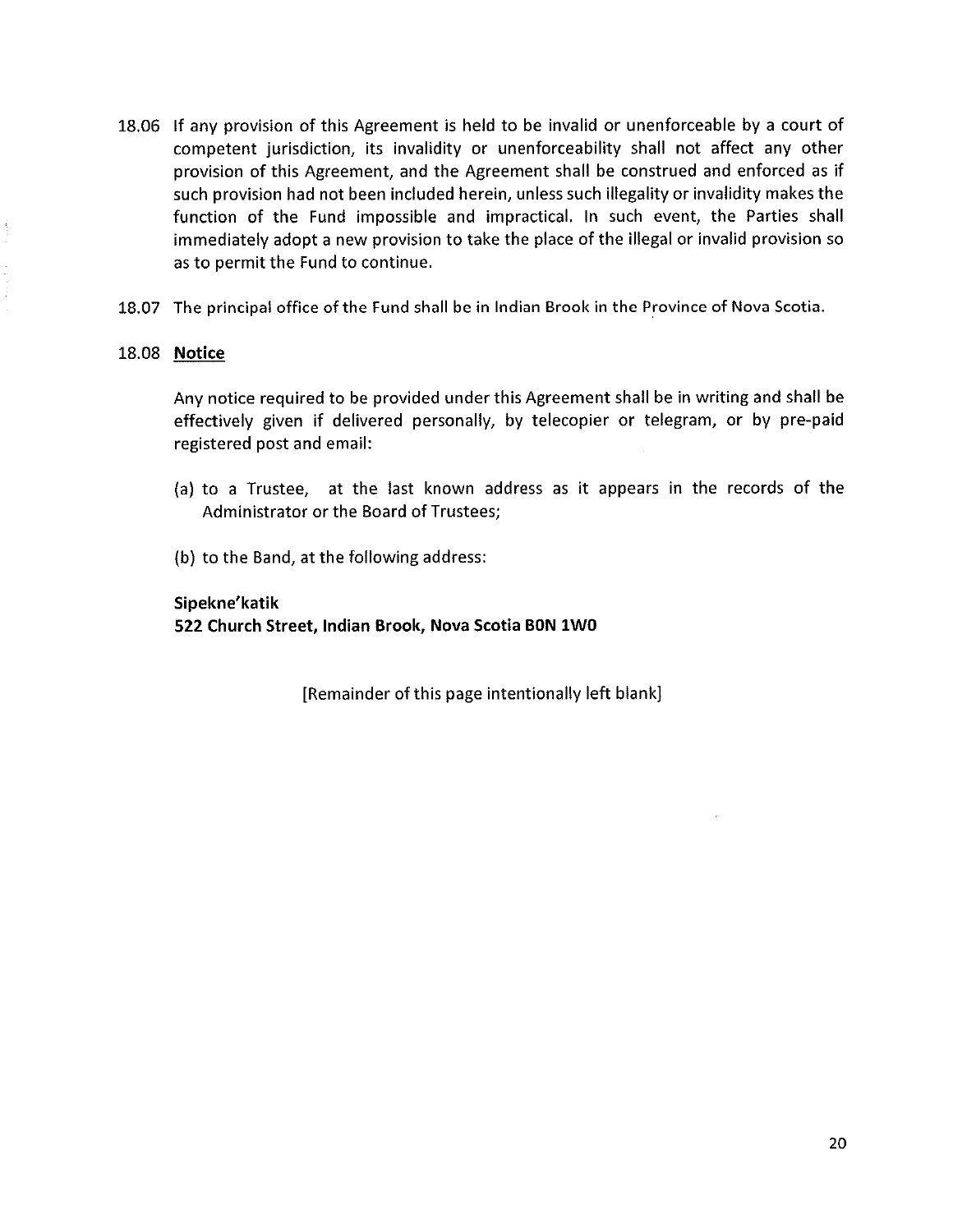$\frac{1}{2}$  With EU, the undersigned did hereby cause the  $\frac{1}{2}$   $\frac{1}{2}$  and  $\frac{1}{2}$ 

Witness

by virtue of their offices as of the  $\frac{2\pi}{\sqrt{2}}$  day of  $\frac{2\pi}{\sqrt{2}}$ bejaar of Sipekne'katik First Nation

Thomas Howe

 $\overline{\phantom{a}}$ 

<u>s uszne</u>  $\frac{1}{\sqrt{m}}$ 

 $\Gamma$ <sup>V</sup>  $\Gamma$   $\Gamma$   $\Gamma$  $\mathcal{L}$ NEUIN ERPICIC

 $\overline{\sqrt{\varepsilon}}$  $\overline{\mathit{leb}}$ Lena Knockwood

 $\frac{1}{2}$  .  $\frac{1}{2}$ With of whar  $\mathcal{T}_u$  lian  $e^{\epsilon}$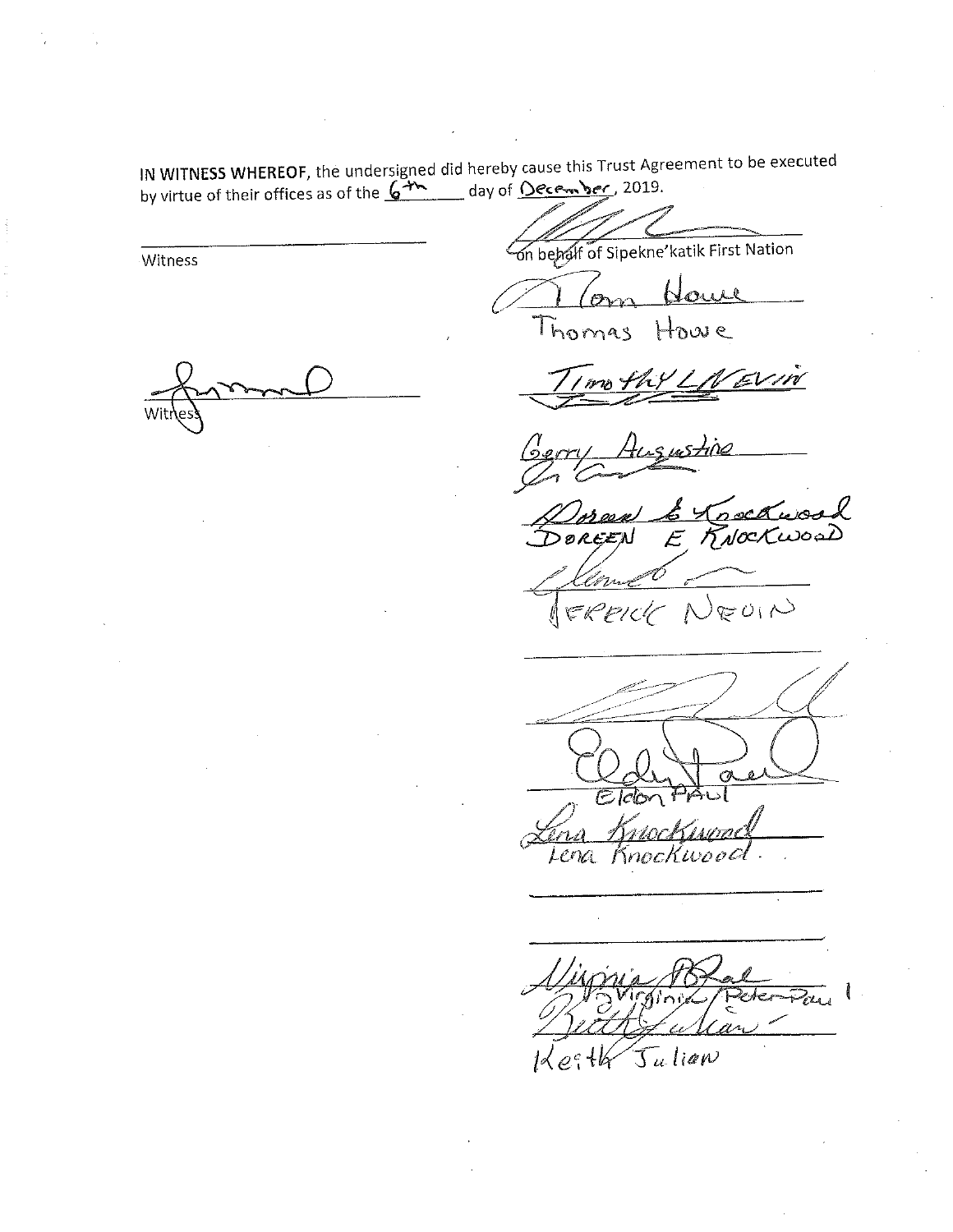I, Nathan Sack, accept the appointment of Trustee in accordance with the Agreement and Declaration of Trust providing for the Sipekne'katik Youth Members Trust Agreement dated the 3<sup>rd</sup> day of January, 2020, and do hereby accept the Trust created and established by the aforesaid agreement and consent to act as a Trustee thereunder and agree to manage the said Trust in accordance with the terms thereof.

Further, I agree that I have read and understood the obligations of a Trustee and recognize the responsibility placed upon me to administer the Trust Fund in the best interests of all the beneficiaries.

f acknowledge my fiduciary duty to the beneficiaries whose interests are paramount in the operation of the Trust and I recognize my obligations under the Trustees Act of the Province of Nova Scotia.

DATED at Halifax, Nova Scotia, this 3rd day of January, 2020.

iathan Sack

 $W_i/ming$ 

(Address) .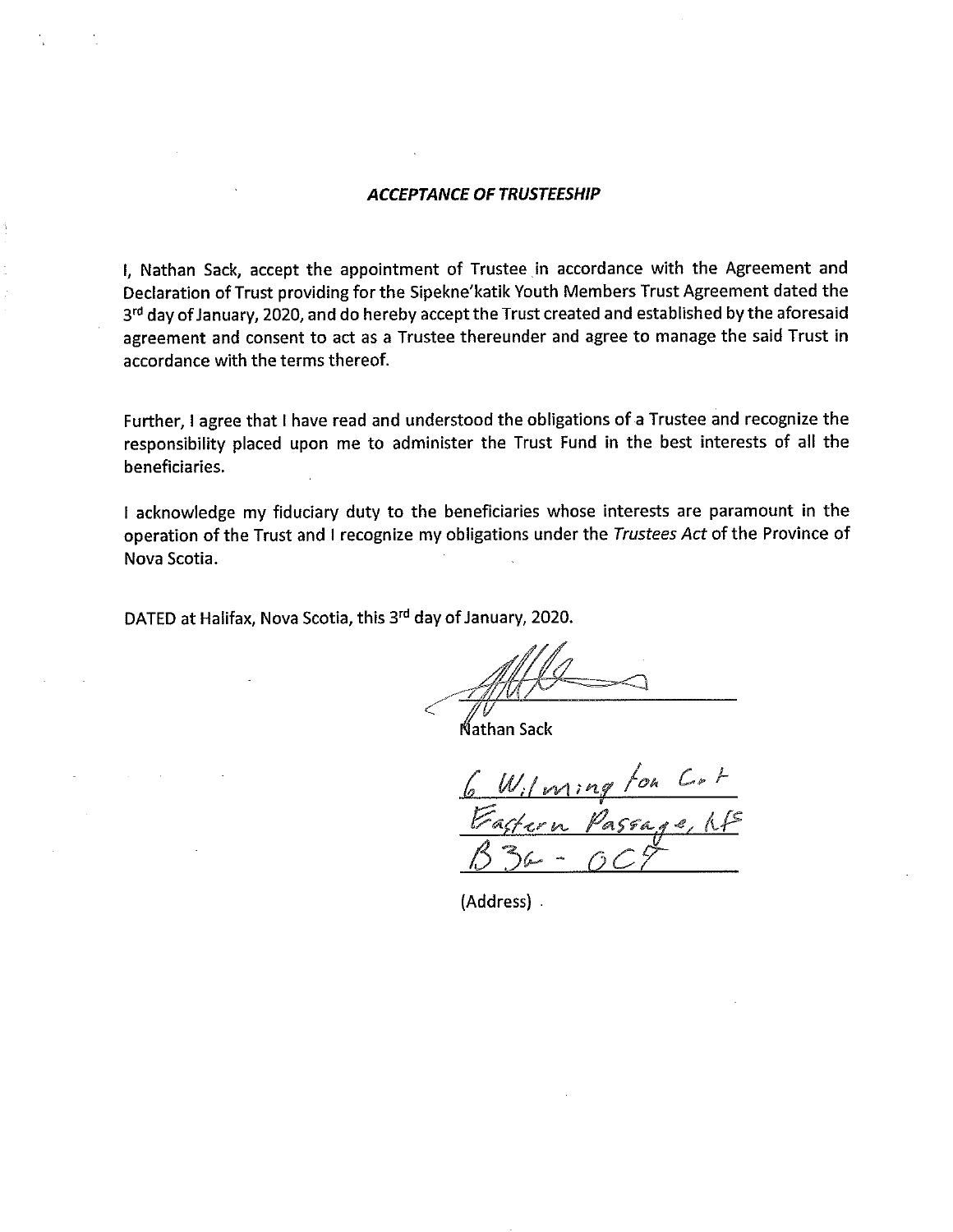I, John Carter, accept the appointment of Trustee in accordance with the Agreement and Declaration of Trust providing for the Sipekne'katik Youth Members Trust Agreement dated the 3<sup>rd</sup> day of January, 2020, and do hereby accept the Trust created and established by the aforesaid agreement and consent to act as a Trustee thereunder and agree to manage the said Trust in accordance with the terms thereof.

Further, I agree that I have read and understood the obligations of a Trustee and recognize the responsibility placed upon me to administer the Trust Fund in the best interests of all the beneficiaries.

I acknowledge my fiduciary duty to the beneficiaries whose interests are paramount in the operation of the Trust and I recognize my obligations under the Trustees Act of the Province of Nova Scotia.

DATED at Halifax, Nova Scotia, this 3<sup>rd</sup> day of January, 2020.

 $2150$ al

John Carter

1 CRAIGNOLE BRIVE

SUITE 1504

<u>V.S. B3N ock</u>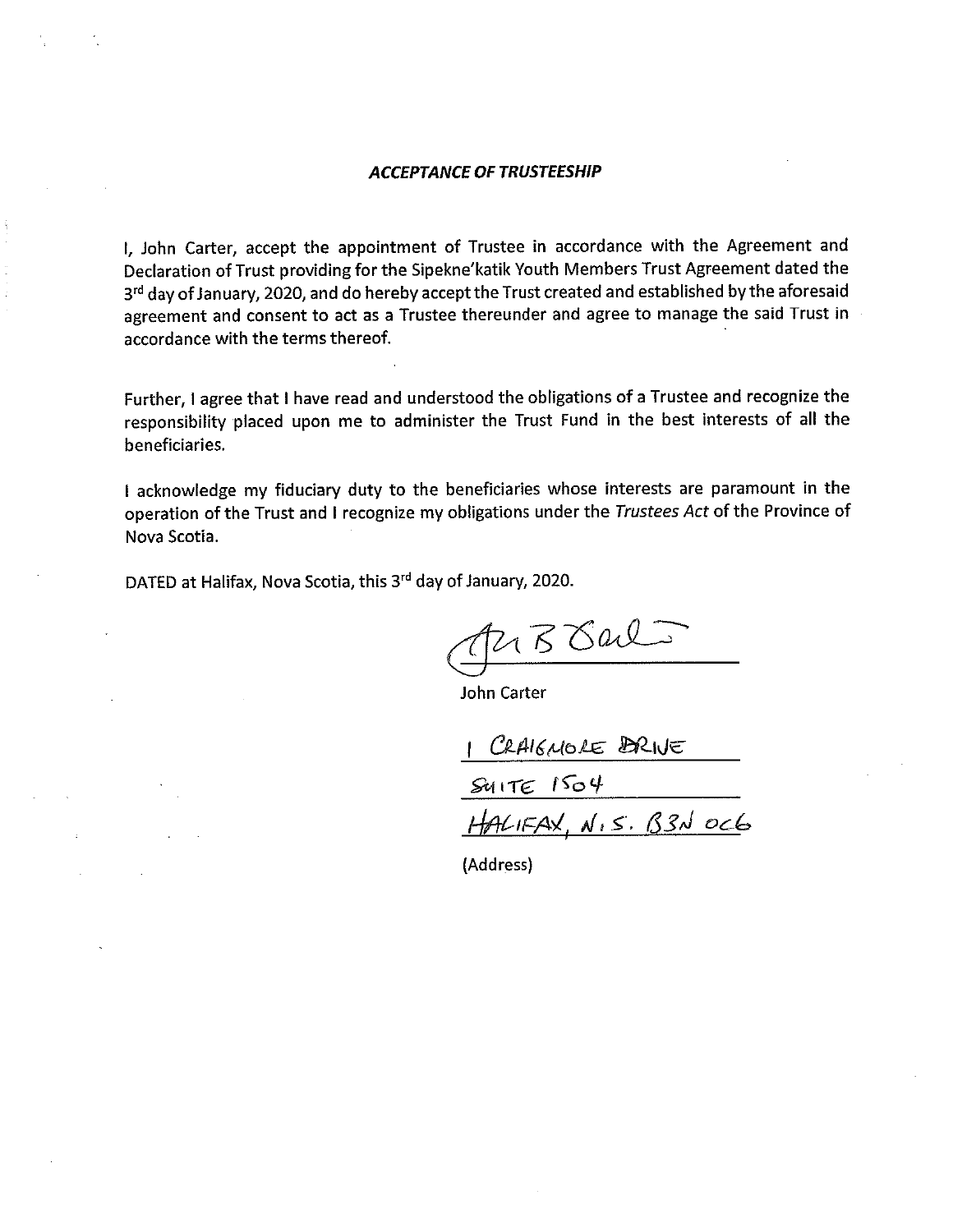I, Mike Casey, accept the appointment of Trustee in accordance with the Agreement and Declaration of Trust providing for the Sipekne'katik Youth Members Trust Agreement dated the 3<sup>rd</sup> day of January, 2020, and do hereby accept the Trust created and established by the aforesaid agreement and consent to act as a Trustee thereunder and agree to manage the said Trust in accordance with the terms thereof.

Further, I agree that I have read and understood the obligations of a Trustee and recognize the responsibility placed upon me to administer the Trust Fund in the best interests of all the beneficiaries.

I acknowledge my fiduciary duty to the beneficiaries whose interests are paramount in the operation of the Trust and I recognize my obligations under the Trustees Act of the Province of Nova Scotia.

DATED at Halifax, Nova Scotia, this 3rd day of January, 2020.

auna, ,

Mike Casey

Park Rale Ceve<br>En NS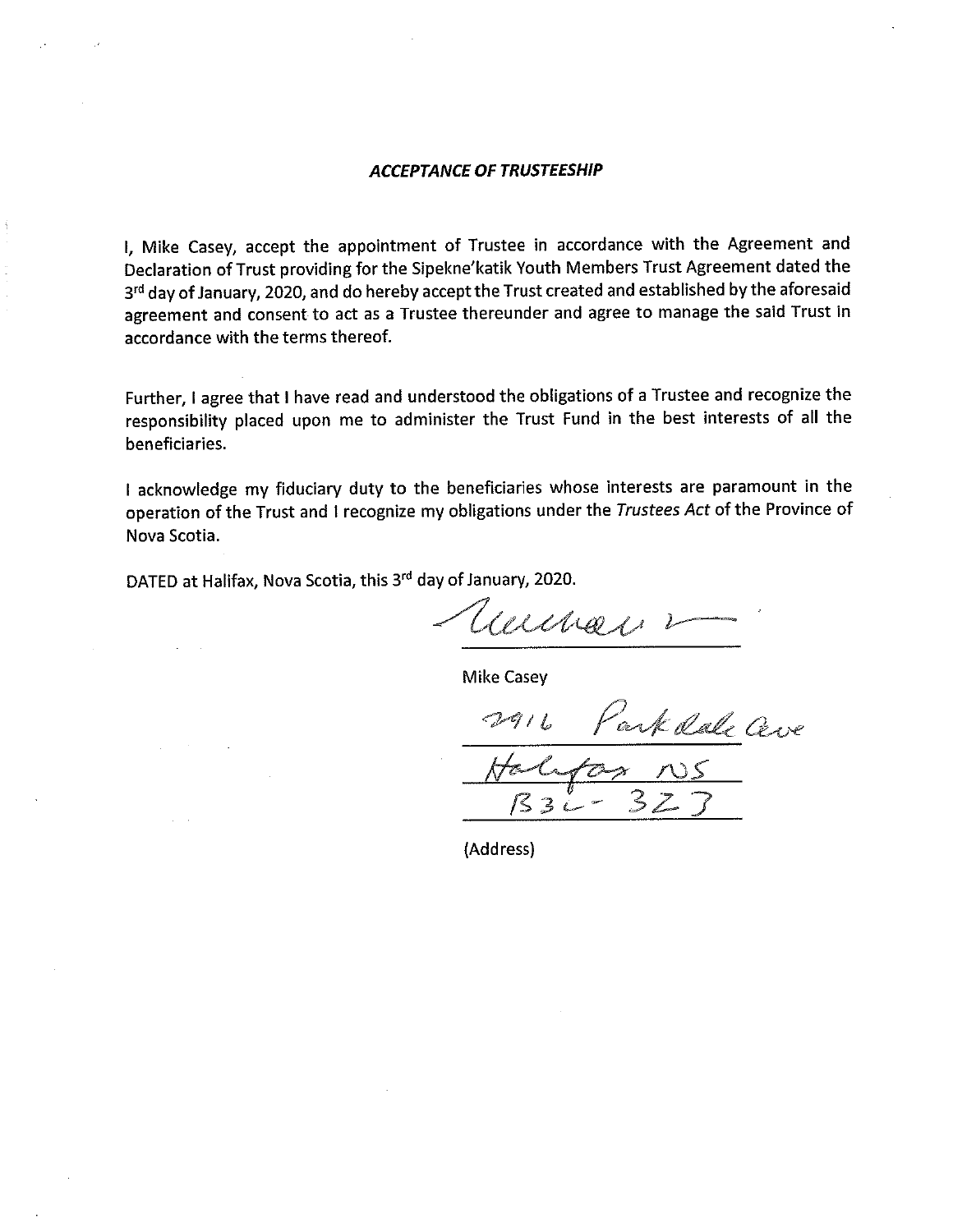I, Jim Michael, accept the appointment of Trustee in accordance with the Agreement and Declaration of Trust providing for the Sipekne'katik Youth Members Trust Agreement dated the 3<sup>rd</sup> day of January, 2020, and do hereby accept the Trust created and established by the aforesaid agreement and consent to act as a Trustee thereunder and agree to manage the said Trust in accordance with the terms thereof.

Further, I agree that I have read and understood the obligations of a Trustee and recognize the responsibility placed upon me to administer the Trust Fund in the best interests of all the beneficiaries.

I acknowledge my fiduciary duty to the beneficiaries whose interests are paramount in the operation of the Trust and I recognize my obligations under the Trustees Act of the Province of Nova Scotia.

DATED at Halifax, Nova Scotia, this 3rd day of January, 2020.

Jim Mìchael

Churh

Jalina Brook

 $100$  $5001$